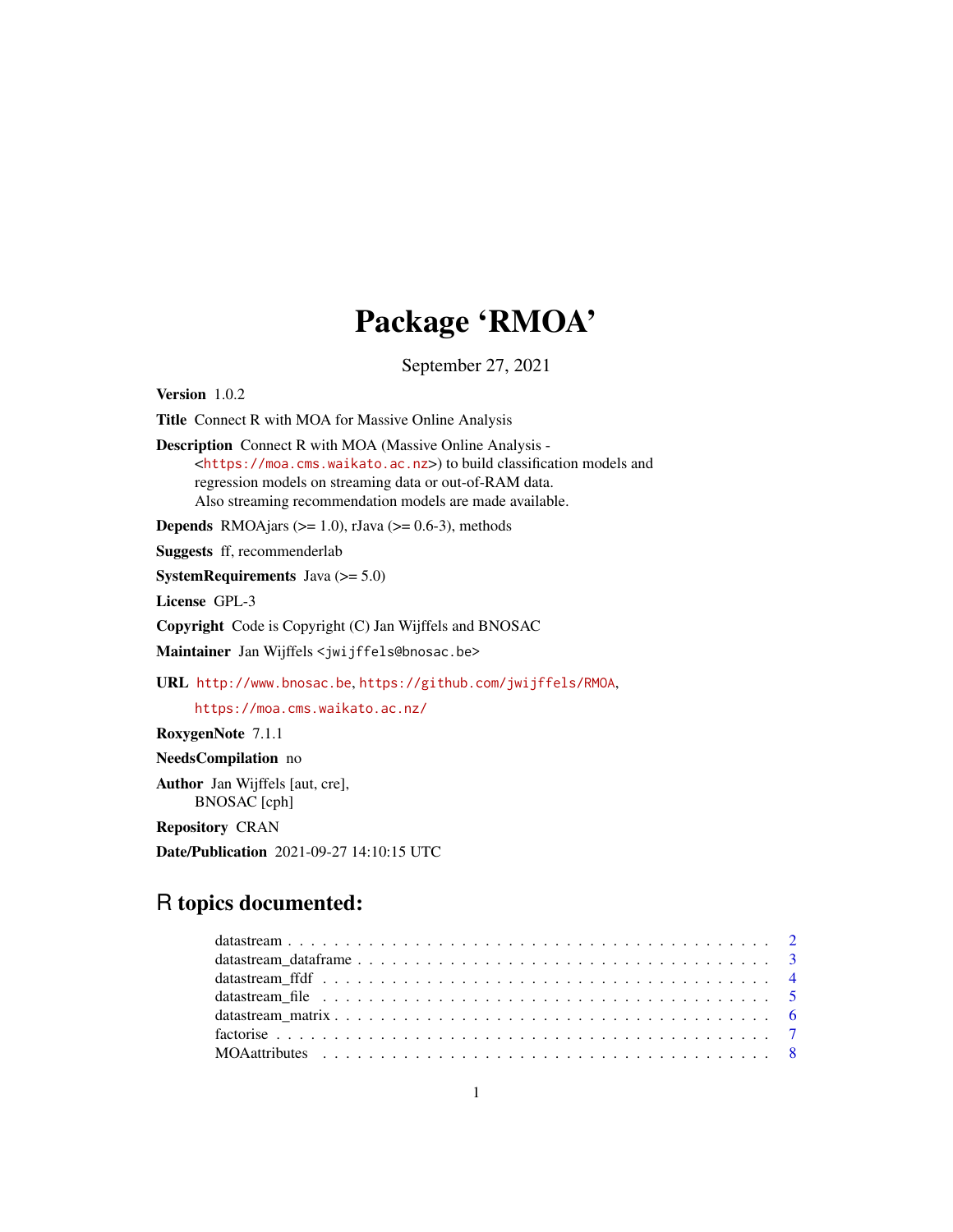#### <span id="page-1-0"></span> $2 \times 2$

| Index | 28 |
|-------|----|

<span id="page-1-1"></span>

datastream *Datastream objects and methods*

#### Description

Reference object of class datastream. This is a generic class which holds general information about the data stream.

Currently streams are implemented for data in table format (streams of read.table, read.csv, read.csv2, read.delim, read.delim2), data in RAM (data.frame, matrix), data in ff (on disk).

See the documentation of [datastream\\_file](#page-4-1), [datastream\\_dataframe](#page-2-1), [datastream\\_matrix](#page-5-1), and [datastream\\_ffdf](#page-3-1)

#### Arguments

| description | The name how the stream is labelled                                              |
|-------------|----------------------------------------------------------------------------------|
| args        | a list with arguments used to set up the stream and used in the datastream meth- |
|             | ods                                                                              |

#### Value

A class of type datastream which contains

description: character with the name how the stream is labelled. state: integer with the current state at which the stream will read new instances of data processed: integer with the number of instances already processed finished: logical indicating if the stream has finished processing all the instances args: list with arguments passed on to the stream when it is created (e.g. arguments of read.table)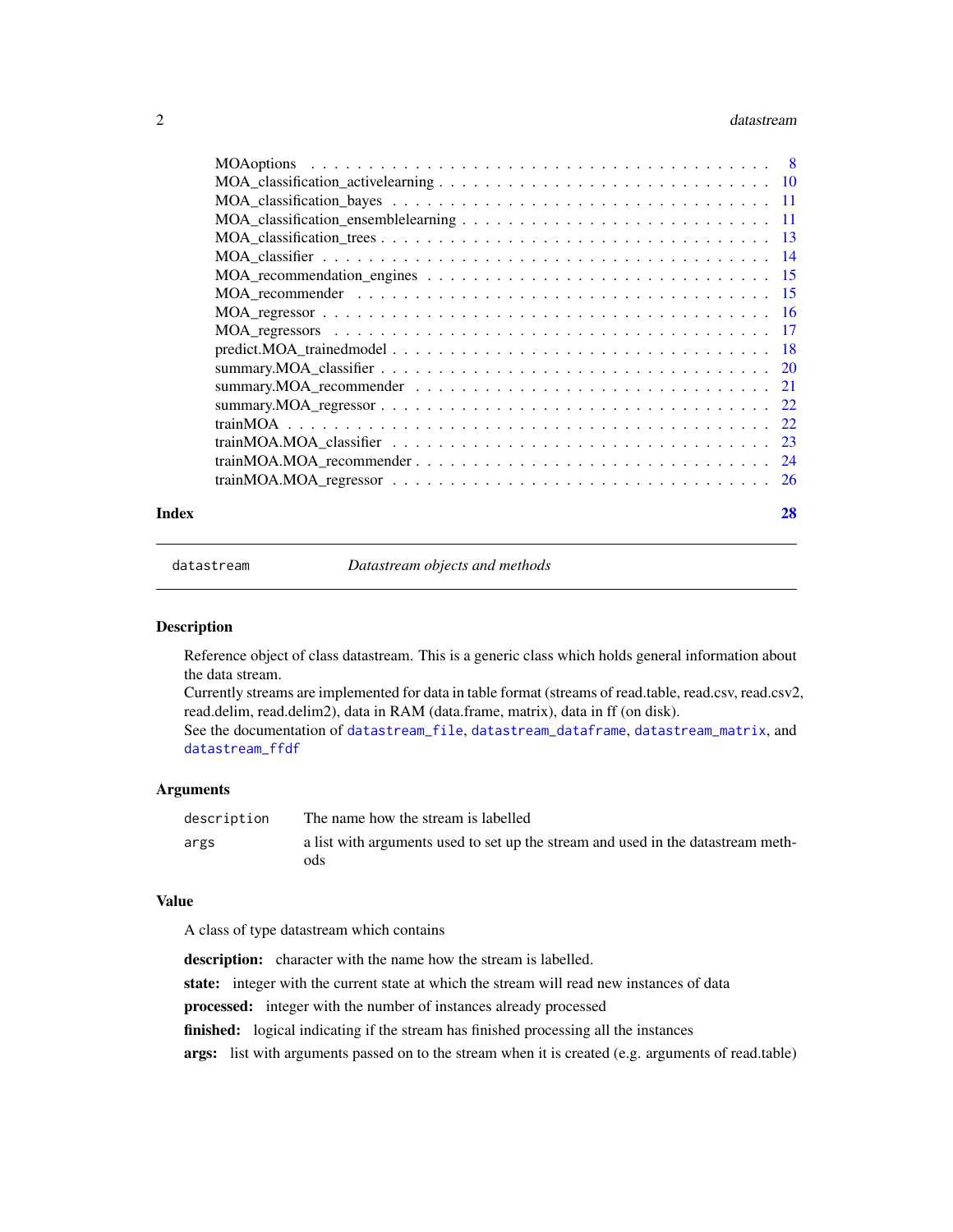# <span id="page-2-0"></span>datastream\_dataframe 3

# See Also

[datastream\\_file](#page-4-1)

# Examples

```
## Basic example, showing the general methods available for a datastream object
x <- datastream(description = "My own datastream", args = list(a = "TEST"))
x
str(x)
try(x$get_points(x))
```
<span id="page-2-1"></span>datastream\_dataframe *data streams on a data.frame*

# Description

Reference object of class datastream\_dataframe. This is a class which inherits from class datastream and which can be used to read in a stream from a data.frame.

# Arguments

data a data.frame to extract data from in a streaming way

#### Value

A class of type datastream\_dataframe which contains

data: The data.frame to extract instances from

all fields of the datastream superclass: See [datastream](#page-1-1)

#### Methods

- get\_points(n) Get data from a datastream object.
- n integer, indicating the number of instances to retrieve from the datastream

# See Also

## [datastream](#page-1-1)

```
x <- datastream_dataframe(data=iris)
x$get_points(10)
x
x$get_points(10)
x
```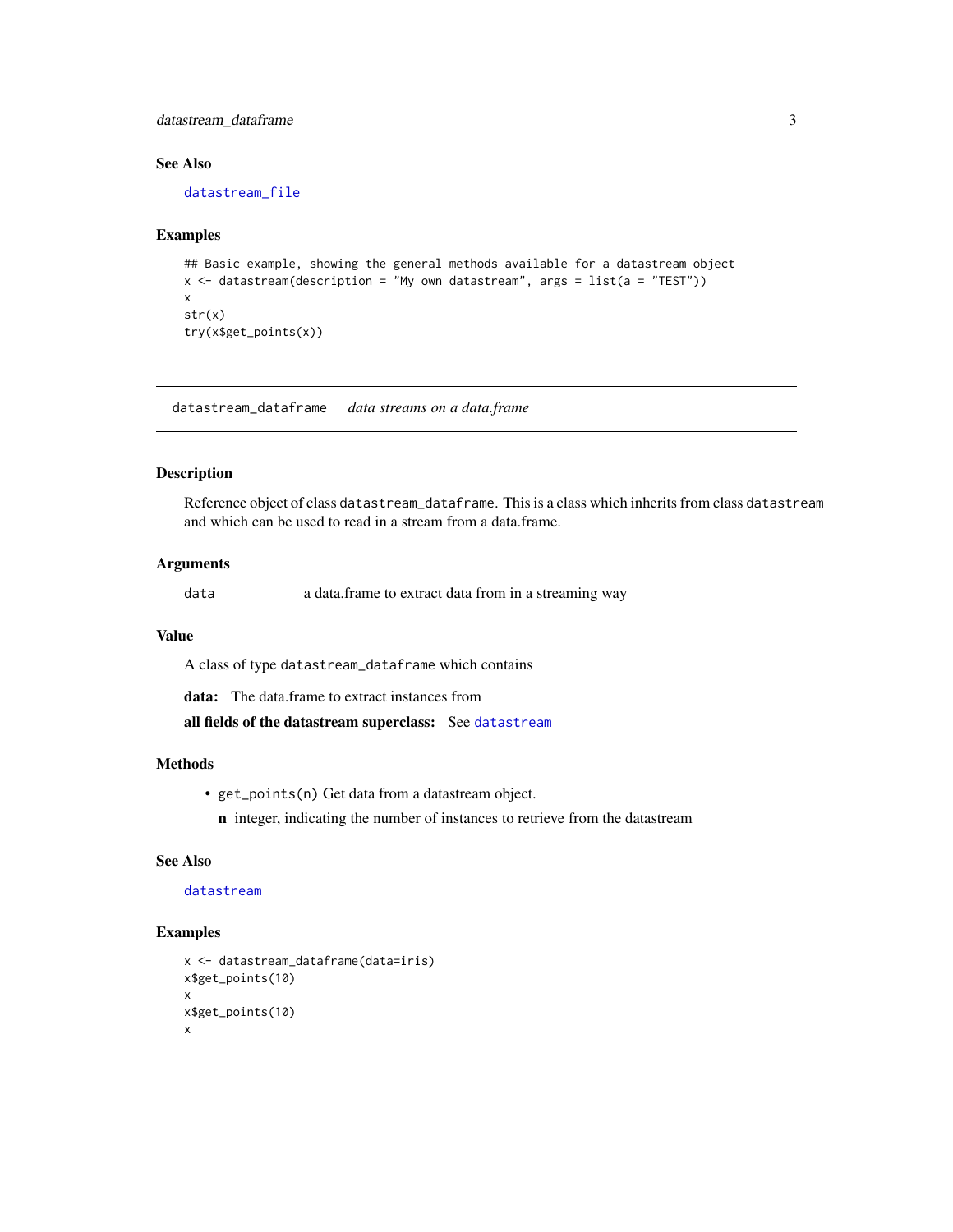<span id="page-3-1"></span><span id="page-3-0"></span>datastream\_ffdf *data streams on an ffdf*

#### Description

Reference object of class datastream\_ffdf. This is a class which inherits from class datastream and which can be used to read in a stream from a ffdf from the ff package.

#### Arguments

data a data.frame to extract data from in a streaming way

# Value

A class of type datastream\_ffdf which contains

data: The ffdf to extract instances from

all fields of the datastream superclass: See [datastream](#page-1-1)

#### Methods

• get\_points(n) Get data from a datastream object.

n integer, indicating the number of instances to retrieve from the datastream

# See Also

#### [datastream](#page-1-1)

```
## You need to load package ff before you can use datastream_ffdf
require(ff)
irisff <- as.ffdf(factorise(iris))
x <- datastream_ffdf(data=irisff)
x$get_points(10)
x
x$get_points(10)
x
```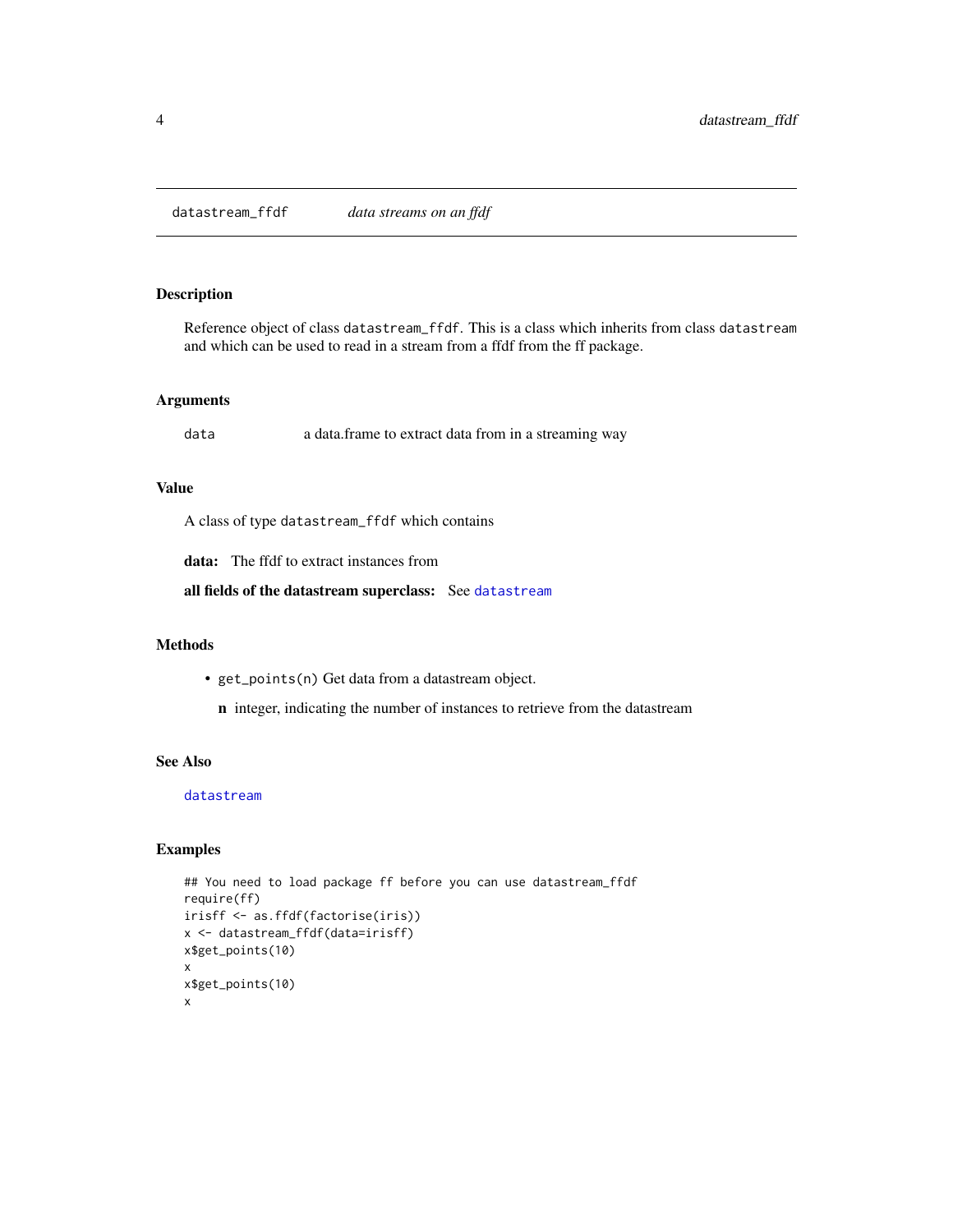<span id="page-4-1"></span><span id="page-4-0"></span>datastream\_file *File data stream*

# Description

Reference object of class datastream\_file. This is a class which inherits from class datastream and which can be used to read in a stream from a file. A number of file readers have been implemented, namely datastream\_table, datastream\_csv, datastream\_csv2, datastream\_delim, datastream\_delim2. See the examples.

# Arguments

| description | The name how the stream is labelled                                                                                                                                                                                         |
|-------------|-----------------------------------------------------------------------------------------------------------------------------------------------------------------------------------------------------------------------------|
| <b>FUN</b>  | The function to use to read in the file. Defaults to read, table for datastream_table,<br>read.csv for datastream_csv, read.csv2 for datastream_csv2, read.delim<br>for datastream_delim, read.delim2 for datastream_delim2 |
| columnnames | optional character vector of column to overwrite the column names of the data<br>read in with in get_points                                                                                                                 |
| file        | The file to read in. See e.g. read. table                                                                                                                                                                                   |
| .           | parameters passed on to FUN. See e.g. read. table                                                                                                                                                                           |

# Value

A class of type datastream\_file which contains

FUN: The function to use to read in the file

connection: A connection to the file

columnnames: A character vector of column names to overwrite the column names with in get\_points

all fields of the datastream superclass: See [datastream](#page-1-1)

### Methods

- get\_points(n) Get data from a datastream object.
	- n integer, indicating the number of instances to retrieve from the datastream

# See Also

[read.table](#page-0-0), [read.csv](#page-0-0), [read.csv2](#page-0-0), [read.delim](#page-0-0), [read.delim2](#page-0-0)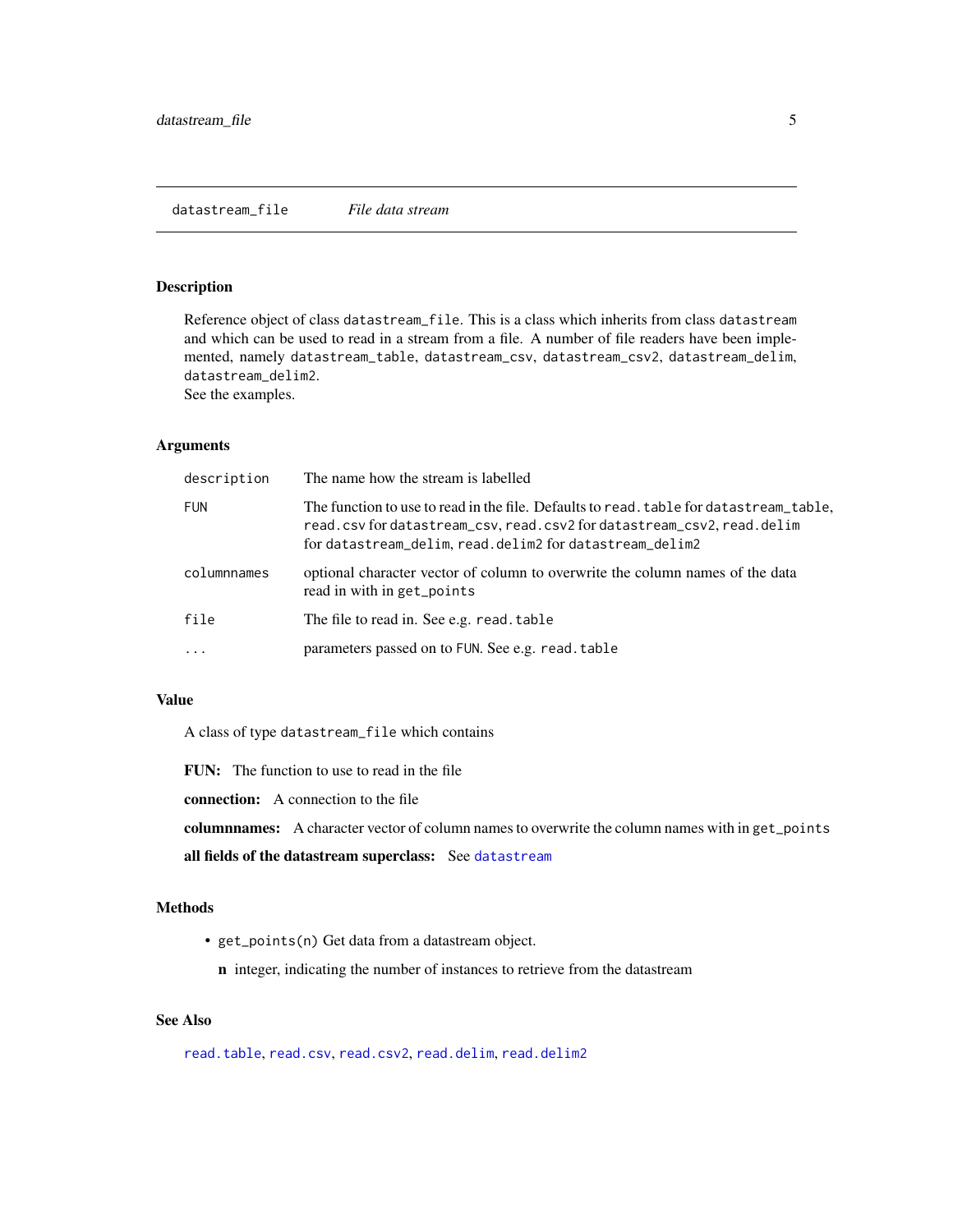## Examples

```
mydata <- iris
mydata$Species[2:3] <- NA
## Example of a CSV file stream
myfile <- tempfile()
write.csv(iris, file = myfile, row.names=FALSE, na = "")
x <- datastream_csv(file = myfile, na.strings = "")
x
x$get_points(n=10)
x
x$get_points(n=10)
x
x$stop()
## Create your own specific file stream
write.table(iris, file = myfile, row.names=FALSE, na = "")
x <- datastream_file(description="My file defintion stream", FUN=read.table,
file = myfile, header=TRUE, na.strings="")
x$get_points(n=10)
x
x$stop()
## Clean up for CRAN
file.remove(myfile)
```
<span id="page-5-1"></span>datastream\_matrix *data streams on a matrix*

#### Description

Reference object of class datastream\_matrix. This is a class which inherits from class datastream and which can be used to read in a stream from a matrix.

#### Arguments

data a matrix to extract data from in a streaming way

#### Value

A class of type datastream\_matrix which contains

data: The matrix to extract instances from

all fields of the [datastream](#page-1-1) superclass: See datastream

#### Methods

• get\_points(n) Get data from a datastream object.

n integer, indicating the number of instances to retrieve from the datastream

<span id="page-5-0"></span>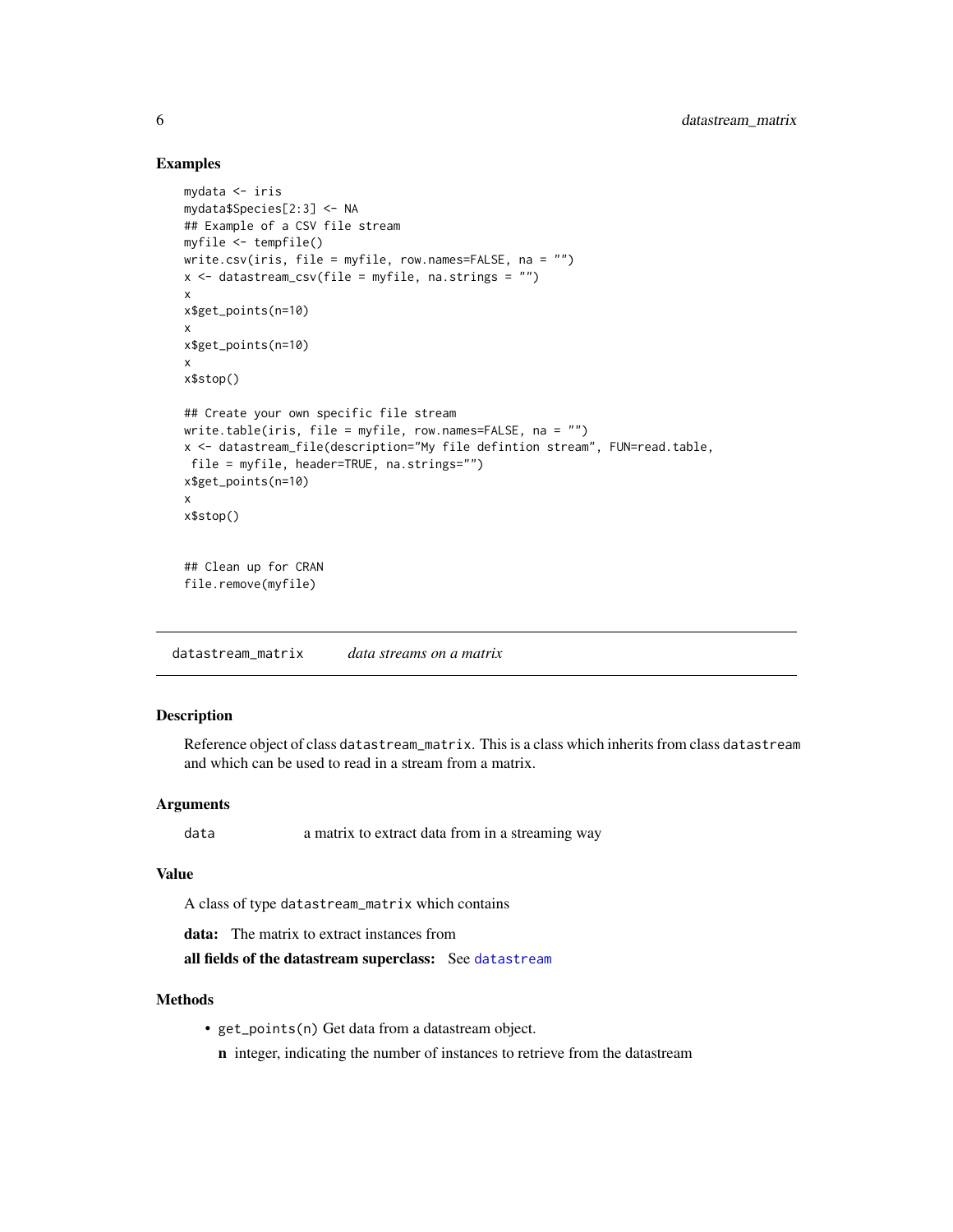#### <span id="page-6-0"></span>factorise 7

# See Also

[datastream](#page-1-1)

# Examples

```
data <- matrix(rnorm(1000*10), nrow = 1000, ncol = 10)
x <- datastream_matrix(data=data)
x$get_points(10)
x
x$get_points(10)
x
```
# factorise *Convert character strings to factors in a dataset*

# Description

Convert character strings to factors in a dataset

# Usage

factorise(x, ...)

#### Arguments

| X        | object of class data.frame              |
|----------|-----------------------------------------|
| $\cdots$ | other parameters currently not used yet |

# Value

a data.frame with the information in x where character columns are converted to factors

```
data(iris)
str(iris)
mydata <- factorise(iris)
str(mydata)
```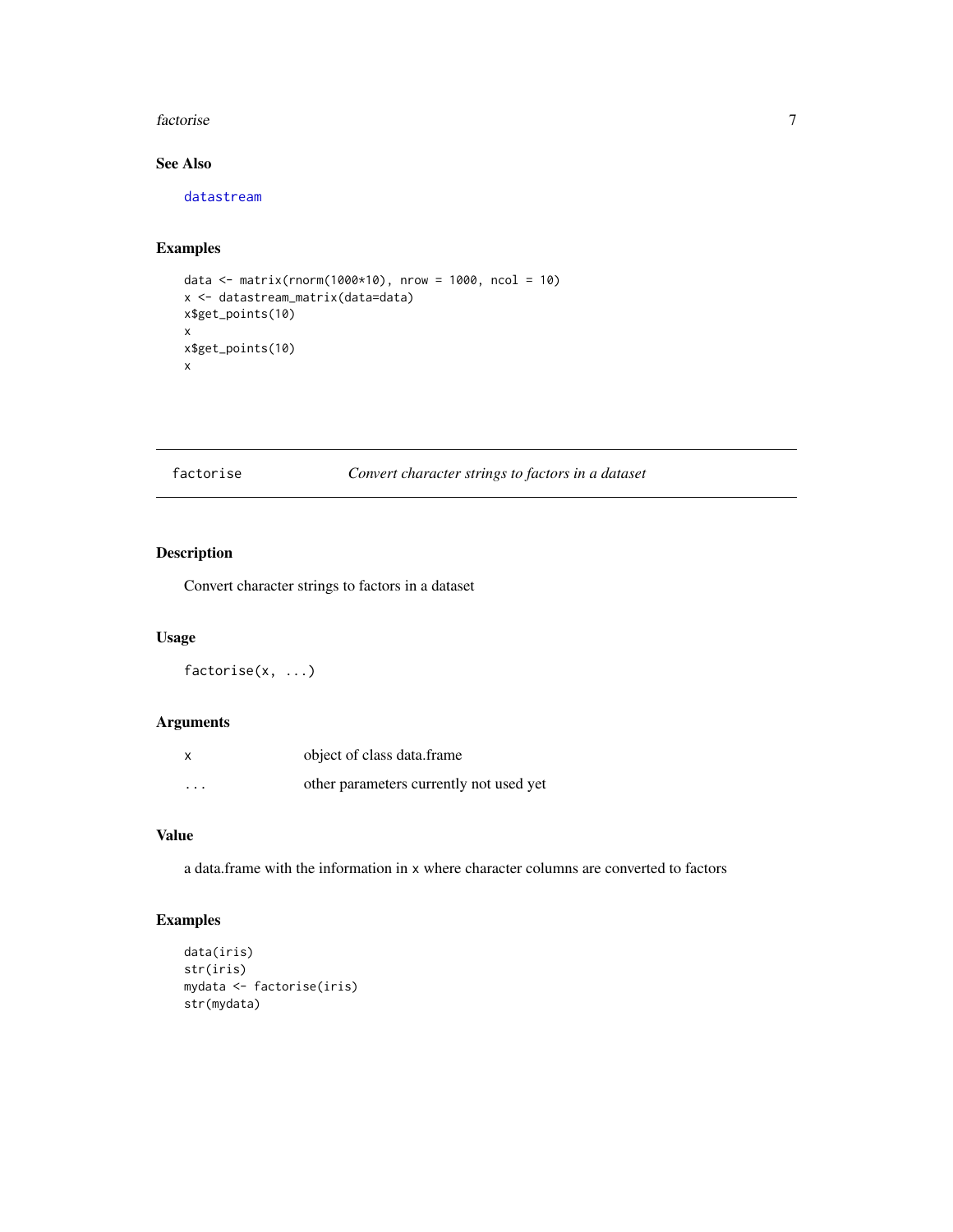<span id="page-7-0"></span>

# Description

Define the attributes of a dataset (factor levels, numeric or string data) in a MOA setting

# Usage

```
MOAattributes(data, ...)
```
# Arguments

| data | object of class data.frame              |  |
|------|-----------------------------------------|--|
| .    | other parameters currently not used yet |  |

# Value

An object of class MOAmodelAttributes

# Examples

```
data(iris)
mydata <- factorise(iris)
atts <- MOAattributes(data=mydata)
atts
```
<span id="page-7-1"></span>MOAoptions *Get and set options for models build with MOA.*

# Description

Get and set options for models build with MOA.

# Usage

```
MOAoptions(model, ...)
```

| model   | character string with a model or an object of class MOA_model. E.g. Hoeffd-               |
|---------|-------------------------------------------------------------------------------------------|
|         | ingTree, DecisionStump, NaiveBayes, HoeffdingOptionTree,  The list of known               |
|         | models can be obtained by typing RMOAmoaknownmodels. See the exam-                        |
|         | ples.                                                                                     |
| $\cdot$ | other parameters specifying the MOA modelling options of each model. See the<br>examples. |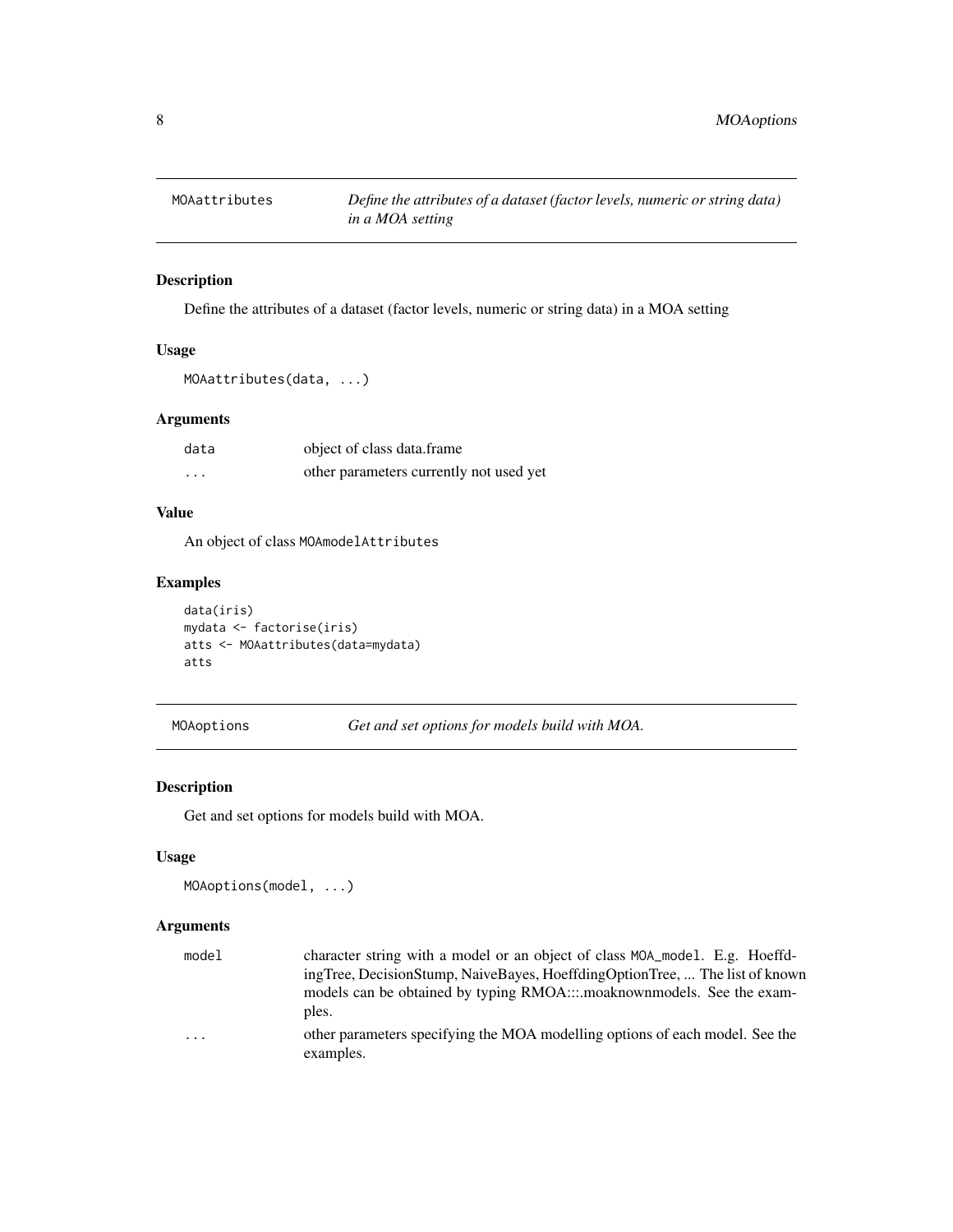# MOAoptions 9

### Value

An object of class MOAmodelOptions. This is a list with elements:

- 1. model: The name of the model
- 2. moamodelname: The purpose of the model known by MOA (getPurposeString)
- 3. javaObj: a java reference of MOA options
- 4. options: a list with options of the MOA model. Each list element contains the Name of the option, the Purpose of the option and the current Value

See the examples.

```
control <- MOAoptions(model = "HoeffdingTree")
control
MOAoptions(model = "HoeffdingTree", leafprediction = "MC",
   removePoorAtts = TRUE, binarySplits = TRUE, tieThreshold = 0.20)
## Other models known by RMOA
RMOA:::.moaknownmodels
## Classification Trees
MOAoptions(model = "AdaHoeffdingOptionTree")
MOAoptions(model = "ASHoeffdingTree")
MOAoptions(model = "DecisionStump")
```

```
MOAoptions(model = "HoeffdingAdaptiveTree")
MOAoptions(model = "HoeffdingOptionTree")
MOAoptions(model = "HoeffdingTree")
MOAoptions(model = "LimAttHoeffdingTree")
MOAoptions(model = "RandomHoeffdingTree")
## Classification using Bayes rule
MOAoptions(model = "NaiveBayes")
MOAoptions(model = "NaiveBayesMultinomial")
## Classification using Active learning
MOAoptions(model = "ActiveClassifier")
## Classification using Ensemble learning
MOAoptions(model = "AccuracyUpdatedEnsemble")
MOAoptions(model = "AccuracyWeightedEnsemble")
MOAoptions(model = "ADACC")
MOAoptions(model = "DACC")
MOAoptions(model = "LeveragingBag")
MOAoptions(model = "OCBoost")
MOAoptions(model = "OnlineAccuracyUpdatedEnsemble")
MOAoptions(model = "OzaBag")
MOAoptions(model = "OzaBagAdwin")
MOAoptions(model = "OzaBagASHT")
MOAoptions(model = "OzaBoost")
MOAoptions(model = "OzaBoostAdwin")
MOAoptions(model = "TemporallyAugmentedClassifier")
MOAoptions(model = "WeightedMajorityAlgorithm")
```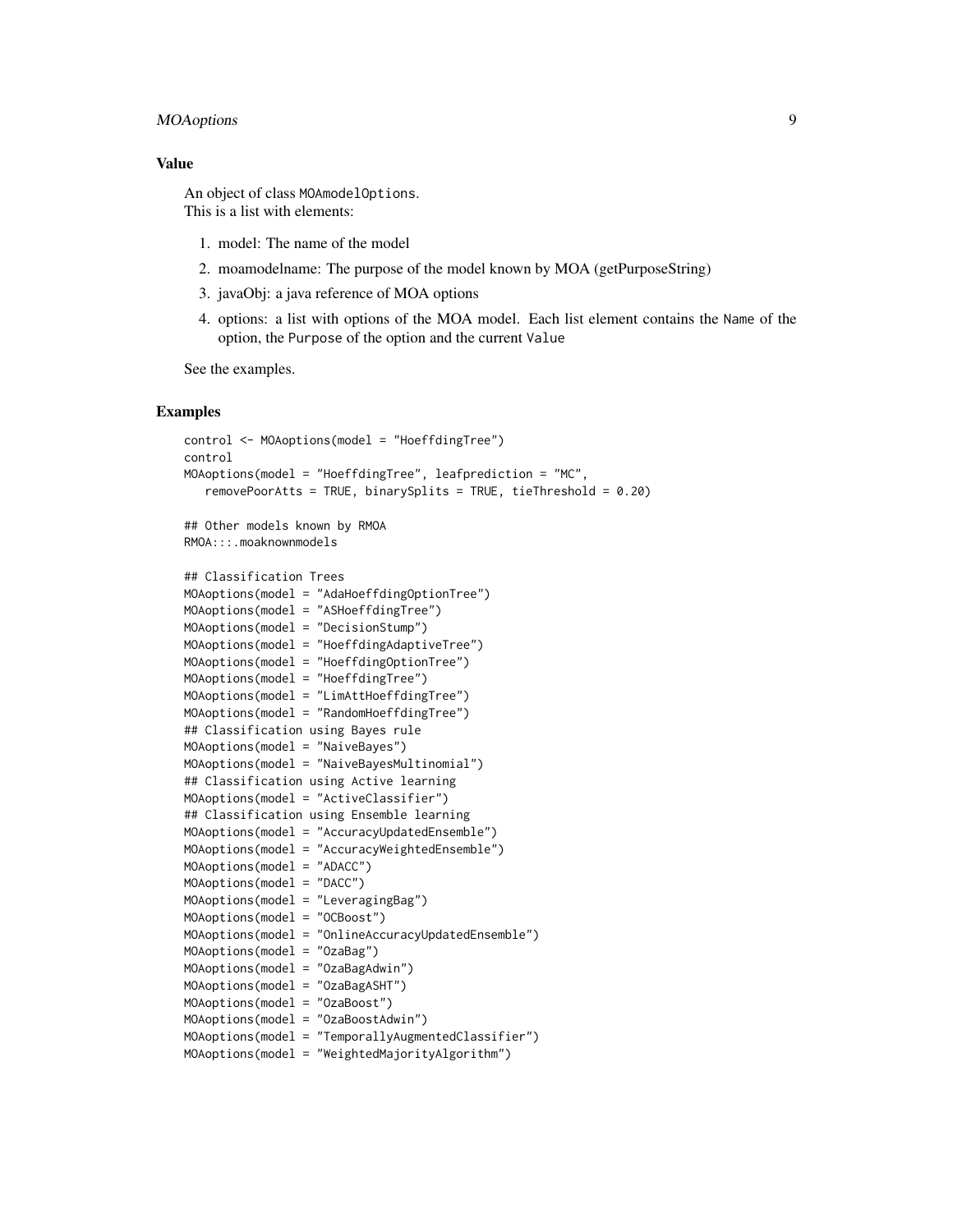```
## Regressions
MOAoptions(model = "AMRulesRegressor")
MOAoptions(model = "FadingTargetMean")
MOAoptions(model = "FIMTDD")
MOAoptions(model = "ORTO")
MOAoptions(model = "Perceptron")
MOAoptions(model = "SGD")
MOAoptions(model = "TargetMean")
## Recommendation engines
MOAoptions(model = "BRISMFPredictor")
```

```
MOAoptions(model = "BaselinePredictor")
```
MOA\_classification\_activelearning *MOA active learning classification*

# Description

MOA active learning classification

#### Usage

```
ActiveClassifier(control = NULL, ...)
```
#### Arguments

| control                 | an object of class MOAmodelOptions as obtained by calling MOAoptions                                               |
|-------------------------|--------------------------------------------------------------------------------------------------------------------|
| $\cdot$ $\cdot$ $\cdot$ | options of parameters passed on to MOA options, in case control is left to<br>NULL. Ignored if control is supplied |

# Value

An object of class MOA\_classifier which sets up an untrained MOA model, which can be trained using [trainMOA](#page-21-1)

# See Also

[MOAoptions](#page-7-1), [trainMOA](#page-21-1)

```
ctrl <- MOAoptions(model = "ActiveClassifier")
mymodel <- ActiveClassifier(control=ctrl)
mymodel
```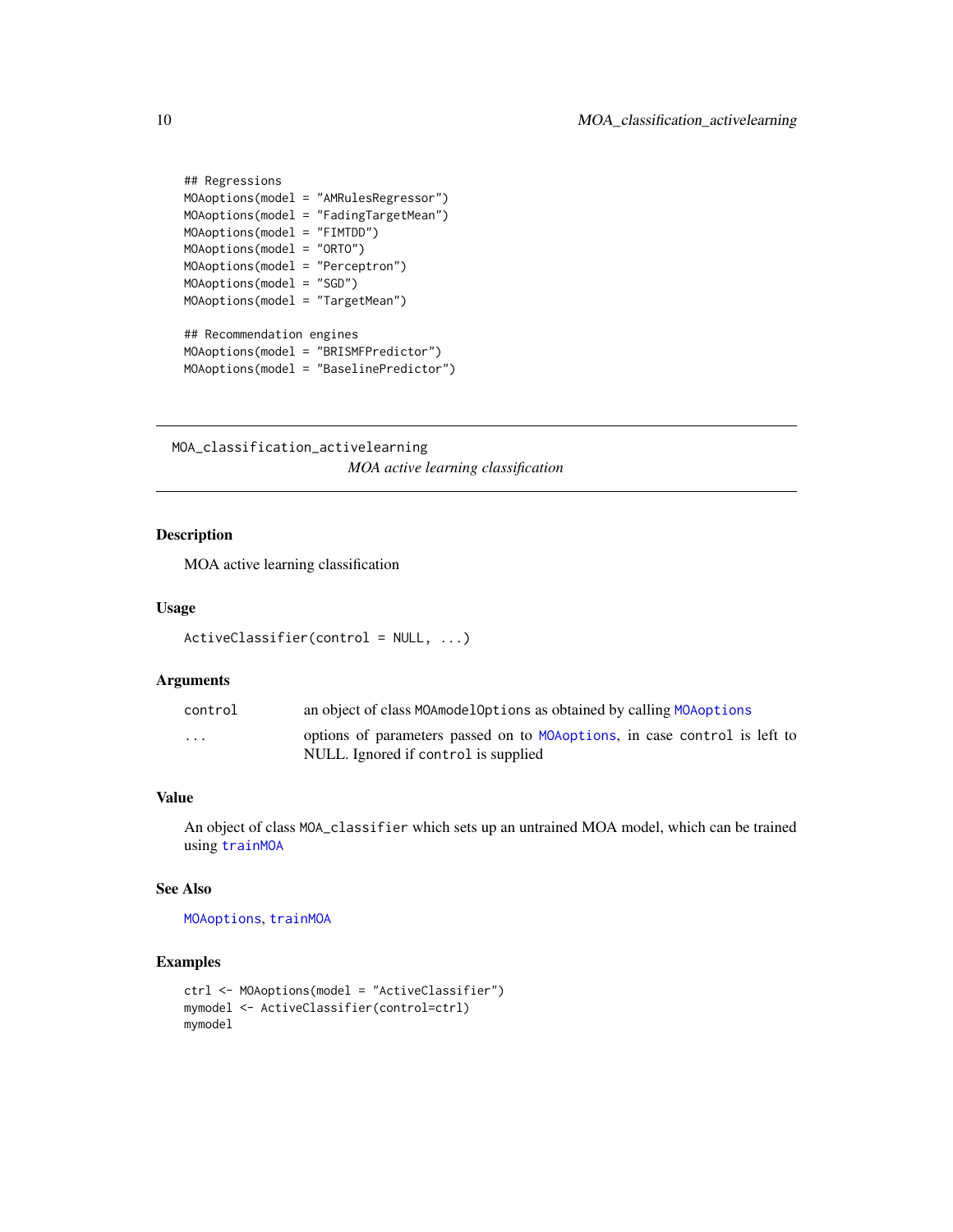<span id="page-10-0"></span>MOA\_classification\_bayes

*MOA bayesian classification*

# Description

MOA bayesian classification

#### Usage

```
NaiveBayes(control = NULL, ...)
```

```
NaiveBayesMultinomial(control = NULL, ...)
```
# Arguments

| control | an object of class MOAmodelOptions as obtained by calling MOAoptions                                              |
|---------|-------------------------------------------------------------------------------------------------------------------|
| .       | options of parameters passed on to MOAoptions, in case control is left to<br>NULL. Ignored if control is supplied |

# Value

An object of class MOA\_classifier which sets up an untrained MOA model, which can be trained using [trainMOA](#page-21-1)

# See Also

[MOAoptions](#page-7-1), [trainMOA](#page-21-1)

# Examples

```
ctrl <- MOAoptions(model = "NaiveBayes")
mymodel <- NaiveBayes(control=ctrl)
mymodel
```
MOA\_classification\_ensemblelearning *MOA classification using ensembles*

# Description

MOA classification using ensembles (bagging/boosting/stacking/other)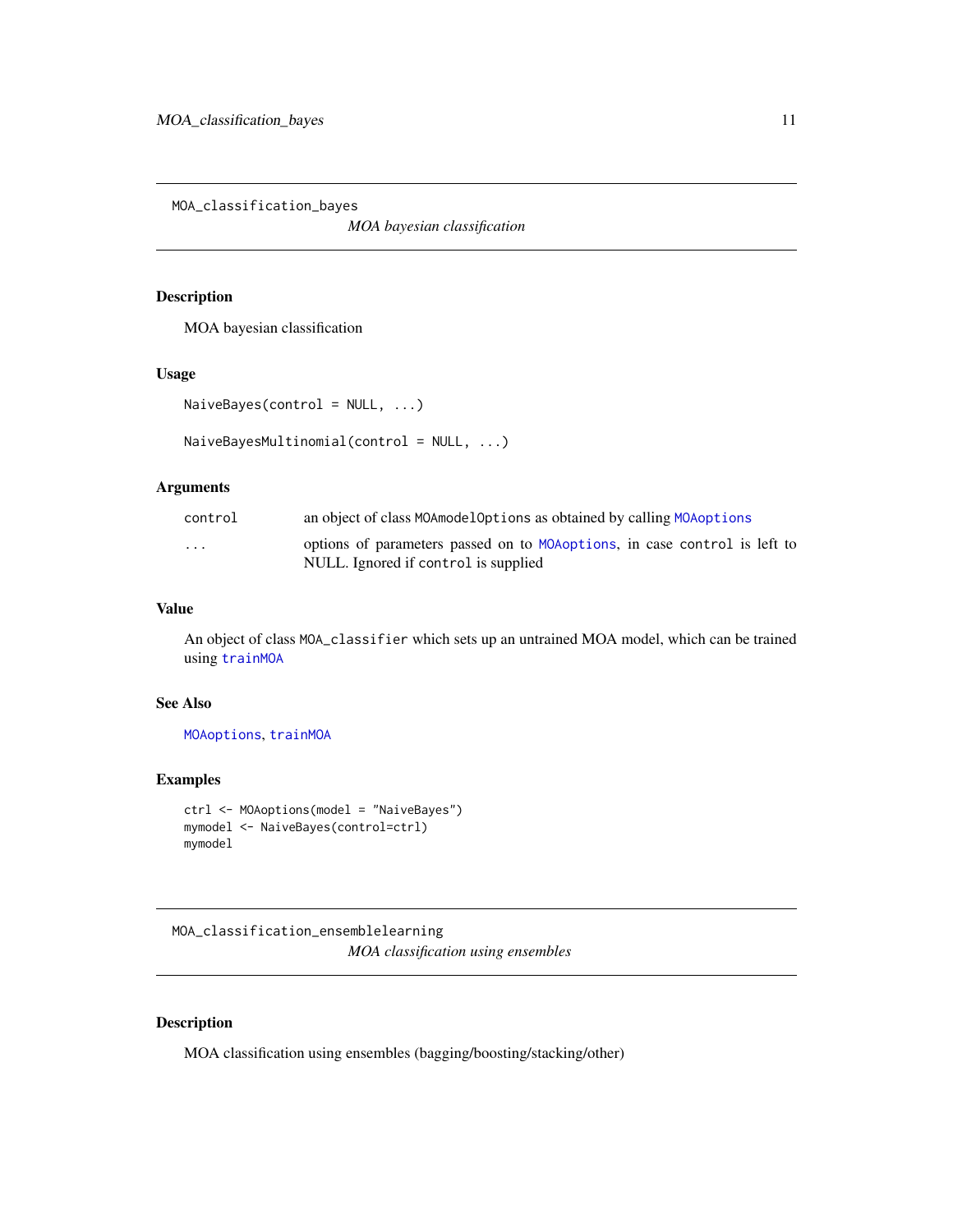#### Usage

```
AccuracyUpdatedEnsemble(control = NULL, ...)
AccuracyWeightedEnsemble(control = NULL, ...)
ADACC(control = NULL, ...)DACC(control = NULL, ...)LeveragingBag(control = NULL, ...)
LimAttClassifier(control = NULL, ...)
OCBoost(control = NULL, ...)OnlineAccuracyUpdatedEnsemble(control = NULL, ...)
OzaBag(control = NULL, ...)OzaBagAdwin(control = NULL, ...)
OzaBagASHT(control = NULL, ...)
OzaBoost(control = NULL, ...)OzaBoostAdwin(control = NULL, ...)
TemporallyAugmentedClassifier(control = NULL, ...)
WeightedMajorityAlgorithm(control = NULL, ...)
```
# Arguments

| control                 | an object of class MOAmodelOptions as obtained by calling MOAoptions      |
|-------------------------|---------------------------------------------------------------------------|
| $\cdot$ $\cdot$ $\cdot$ | options of parameters passed on to MOAoptions, in case control is left to |
|                         | NULL. Ignored if control is supplied                                      |

# Value

An object of class MOA\_classifier which sets up an untrained MOA model, which can be trained using [trainMOA](#page-21-1)

# See Also

[MOAoptions](#page-7-1), [trainMOA](#page-21-1)

# Examples

ctrl <- MOAoptions(model = "OzaBoostAdwin")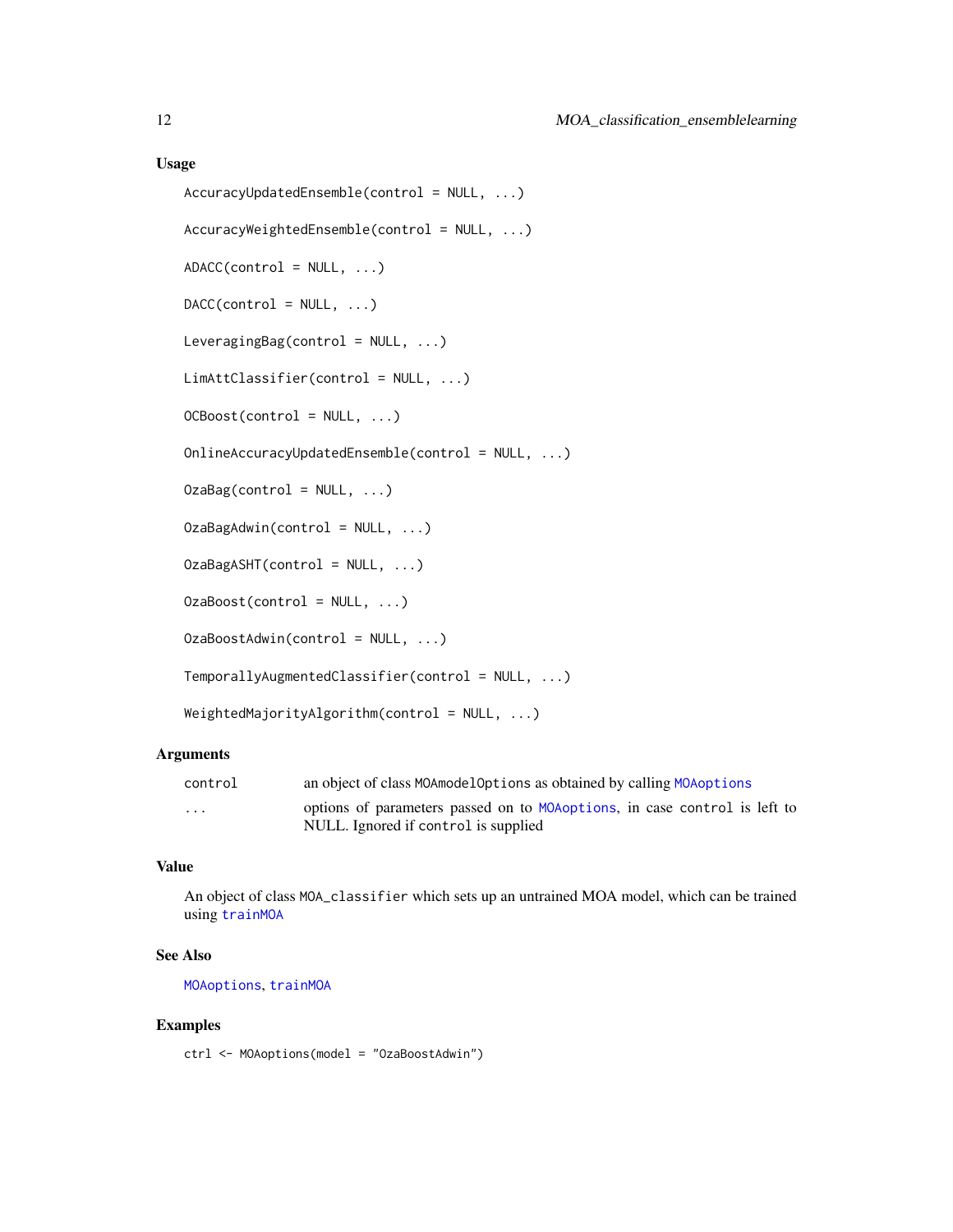```
mymodel <- OzaBoostAdwin(control=ctrl)
mymodel
```
MOA\_classification\_trees

*MOA classification trees*

#### <span id="page-12-1"></span>Description

MOA classification trees

# Usage

```
AdaHoeffdingOptionTree(control = NULL, ...)
```
ASHoeffdingTree(control = NULL, ...)

 $DecisionStump(control = NULL, ...)$ 

HoeffdingAdaptiveTree(control = NULL, ...)

HoeffdingOptionTree(control = NULL, ...)

HoeffdingTree(control = NULL, ...)

```
LimAttHoeffdingTree(control = NULL, ...)
```

```
RandomHoeffdingTree(control = NULL, ...)
```
# Arguments

| control | an object of class MOAmodelOptions as obtained by calling MOAoptions                                               |
|---------|--------------------------------------------------------------------------------------------------------------------|
| .       | options of parameters passed on to MOA options, in case control is left to<br>NULL. Ignored if control is supplied |

# Value

An object of class MOA\_classifier which sets up an untrained MOA model, which can be trained using [trainMOA](#page-21-1)

#### See Also

[MOAoptions](#page-7-1), [trainMOA](#page-21-1)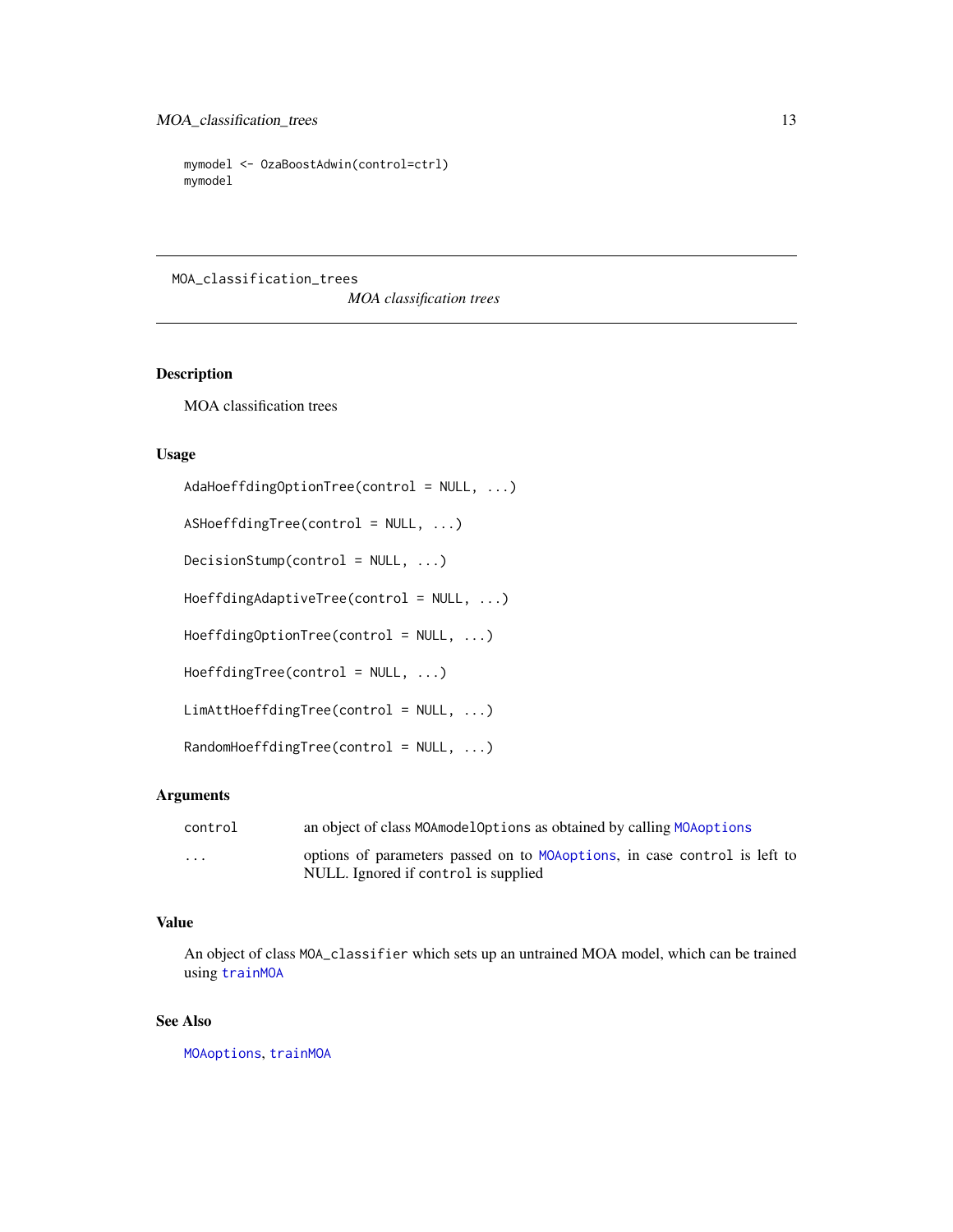#### Examples

```
ctrl <- MOAoptions(model = "HoeffdingTree", leafprediction = "MC",
   removePoorAtts = TRUE, binarySplits = TRUE, tieThreshold = 0.20)
hdt <- HoeffdingTree(control=ctrl)
hdt
hdt <- HoeffdingTree(numericEstimator = "GaussianNumericAttributeClassObserver")
hdt
```
<span id="page-13-1"></span>MOA\_classifier *Create a MOA classifier*

# Description

Create a MOA classifier

#### Usage

```
MOA_classifier(model, control = NULL, ...)
```
#### Arguments

| model    | character string with a model. E.g. HoeffdingTree, DecisionStump, Naive-   |
|----------|----------------------------------------------------------------------------|
|          | Bayes, HoeffdingOptionTree,  The list of known models can be obtained by   |
|          | typing RMOA:::.moaknownmodels. See the examples and MOAoptions.            |
| control  | an object of class MOAmodelOptions as obtained by calling MOAoptions       |
| $\cdots$ | options of parameters passed on to MOA options, in case control is left to |
|          | NULL. Ignored if control is supplied                                       |

# Value

An object of class MOA\_classifier

# See Also

**[MOAoptions](#page-7-1)** 

```
RMOA:::.moaknownmodels
ctrl <- MOAoptions(model = "HoeffdingTree", leafprediction = "MC",
   removePoorAtts = TRUE, binarySplits = TRUE, tieThreshold = 0.20)
hdt <- MOA_classifier(model = "HoeffdingTree", control=ctrl)
hdt
hdt <- MOA_classifier(
model = "HoeffdingTree",
numericEstimator = "GaussianNumericAttributeClassObserver")
hdt
```
<span id="page-13-0"></span>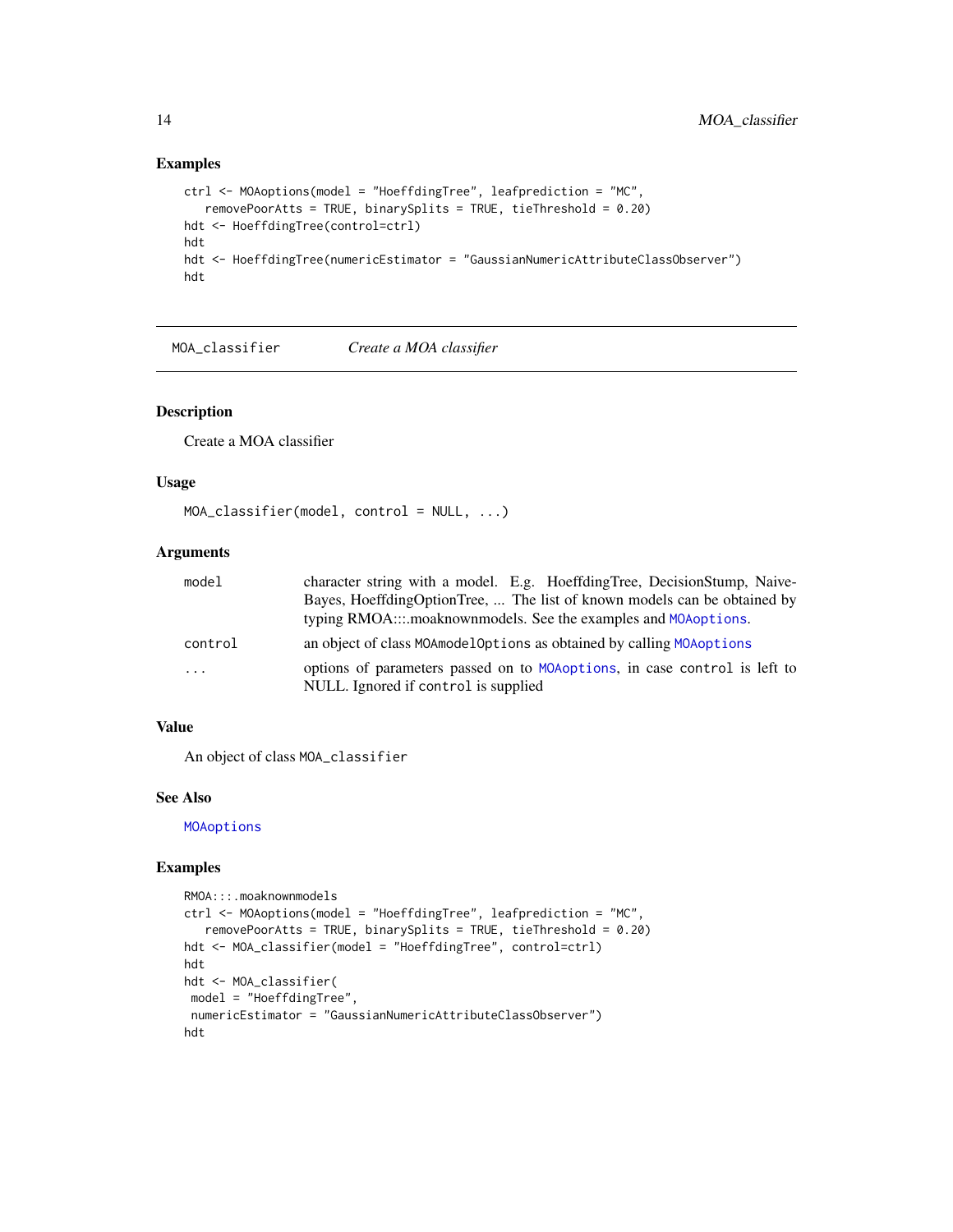<span id="page-14-0"></span>MOA\_recommendation\_engines

*MOA recommendation engines*

# <span id="page-14-2"></span>Description

MOA recommendation engines

#### Usage

```
BRISMFPredictor(control = NULL, ...)
```

```
BaselinePredictor(control = NULL, ...)
```
#### Arguments

| control                 | an object of class MOAmodelOptions as obtained by calling MOAoptions       |  |  |
|-------------------------|----------------------------------------------------------------------------|--|--|
| $\cdot$ $\cdot$ $\cdot$ | options of parameters passed on to MOA options, in case control is left to |  |  |
|                         | NULL. Ignored if control is supplied                                       |  |  |

# Value

An object of class MOA\_recommender which sets up an untrained MOA model, which can be trained using [trainMOA](#page-21-1)

#### See Also

[MOAoptions](#page-7-1), [trainMOA](#page-21-1)

# Examples

```
ctrl <- MOAoptions(model = "BRISMFPredictor", features = 10)
brism <- BRISMFPredictor(control=ctrl)
brism
baseline <- BaselinePredictor()
baseline
```
<span id="page-14-1"></span>MOA\_recommender *Create a MOA recommendation engine*

# Description

Create a MOA recommendation engine

#### Usage

```
MOA_recommender(model, control = NULL, ...)
```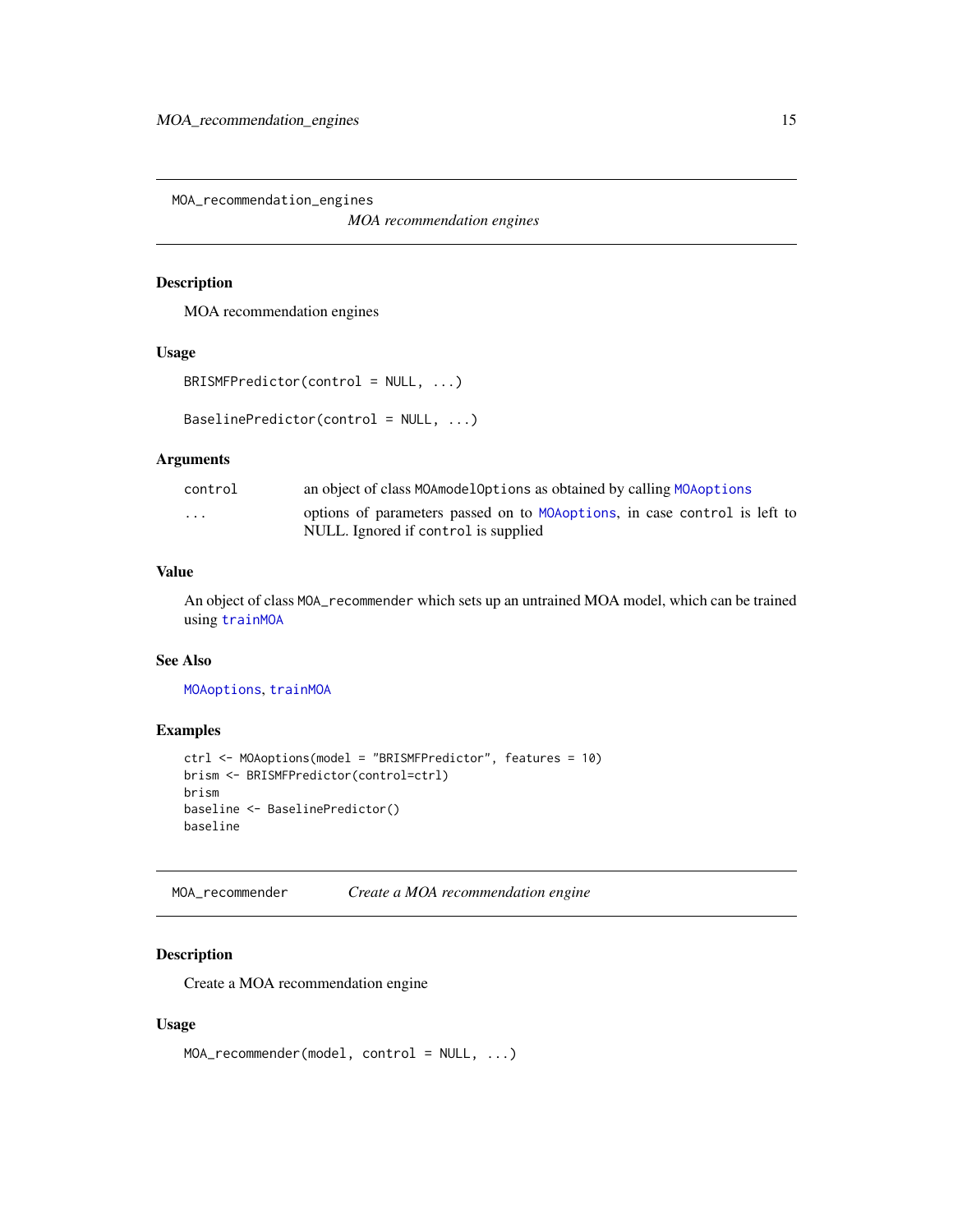# <span id="page-15-0"></span>Arguments

| model    | character string with a model. E.g. BRISMFPredictor, BaselinePredictor The                                         |
|----------|--------------------------------------------------------------------------------------------------------------------|
|          | list of known models can be obtained by typing RMOAmoaknownmodels.                                                 |
|          | See the examples and MOA options.                                                                                  |
| control  | an object of class MOAmodelOptions as obtained by calling MOA options                                              |
| $\cdots$ | options of parameters passed on to MOA options, in case control is left to<br>NULL. Ignored if control is supplied |

# Value

An object of class MOA\_recommender

#### See Also

**[MOAoptions](#page-7-1)** 

# Examples

```
RMOA:::.moaknownmodels
ctrl <- MOAoptions(model = "BRISMFPredictor", features = 10, lRate=0.002)
brism <- MOA_recommender(model = "BRISMFPredictor", control=ctrl)
brism
MOAoptions(model = "BaselinePredictor")
baseline <- MOA_recommender(model = "BaselinePredictor")
baseline
```
<span id="page-15-1"></span>MOA\_regressor *Create a MOA regressor*

# Description

Create a MOA regressor

# Usage

```
MOA_regressor(model, control = NULL, ...)
```

| model      | character string with a model. E.g. AMRulesRegressor, FadingTargetMean,<br>FIMTDD, ORTO, Perceptron, RandomRules, SGD, TargetMean,  The list of<br>known models can be obtained by typing RMOAmoaknownmodels. See the<br>examples and MOAoptions. |
|------------|---------------------------------------------------------------------------------------------------------------------------------------------------------------------------------------------------------------------------------------------------|
| control    | an object of class MOAmodelOptions as obtained by calling MOAoptions                                                                                                                                                                              |
| $\ddots$ . | options of parameters passed on to MOAoptions, in case control is left to<br>NULL. Ignored if control is supplied                                                                                                                                 |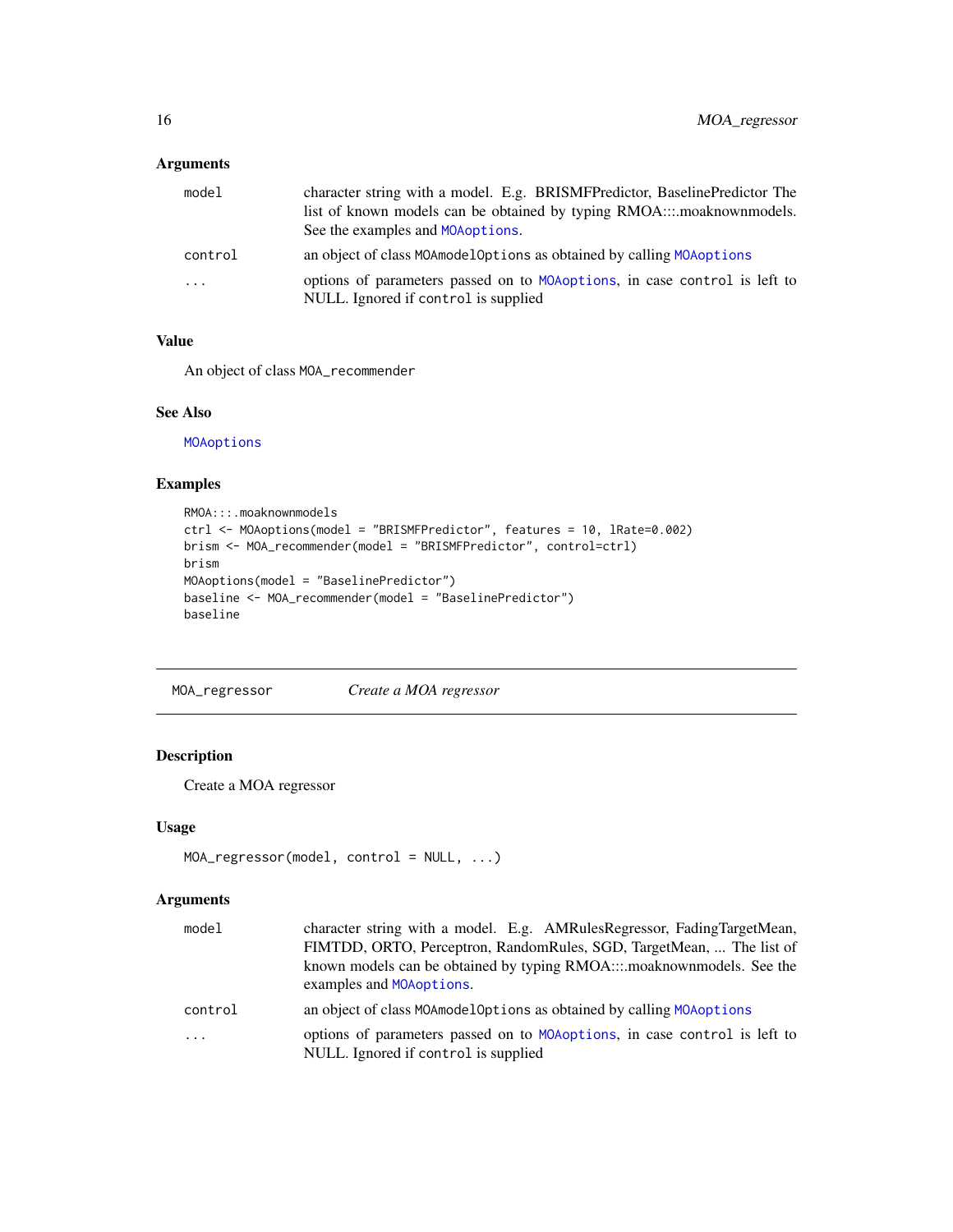# <span id="page-16-0"></span>MOA\_regressors 17

# Value

An object of class MOA\_regressor

#### See Also

[MOAoptions](#page-7-1)

#### Examples

```
mymodel <- MOA_regressor(model = "FIMTDD")
mymodel
data(iris)
iris <- factorise(iris)
irisdatastream <- datastream_dataframe(data=iris)
## Train the model
mytrainedmodel <- trainMOA(model = mymodel,
Sepal.Length ~ Petal.Length + Species, data = irisdatastream)
mytrainedmodel$model
summary(lm(Sepal.Length ~ Petal.Length + Species, data = iris))
predict(mytrainedmodel, newdata=iris)
```
MOA\_regressors *MOA regressors*

#### <span id="page-16-1"></span>Description

MOA regressors

# Usage

```
TargetMean(control = NULL, ...)
```
FadingTargetMean(control = NULL, ...)

 $Perceptron(control = NULL, ...)$ 

AMRulesRegressor(control = NULL, ...)

 $FIMTDD(control = NULL, ...)$ 

 $ORTO(control = NULL, ...)$ 

| control | an object of class MOAmodelOptions as obtained by calling MOAoptions |  |  |
|---------|----------------------------------------------------------------------|--|--|
|         |                                                                      |  |  |

```
... options of parameters passed on to MOAoptions, in case control is left to
               NULL. Ignored if control is supplied
```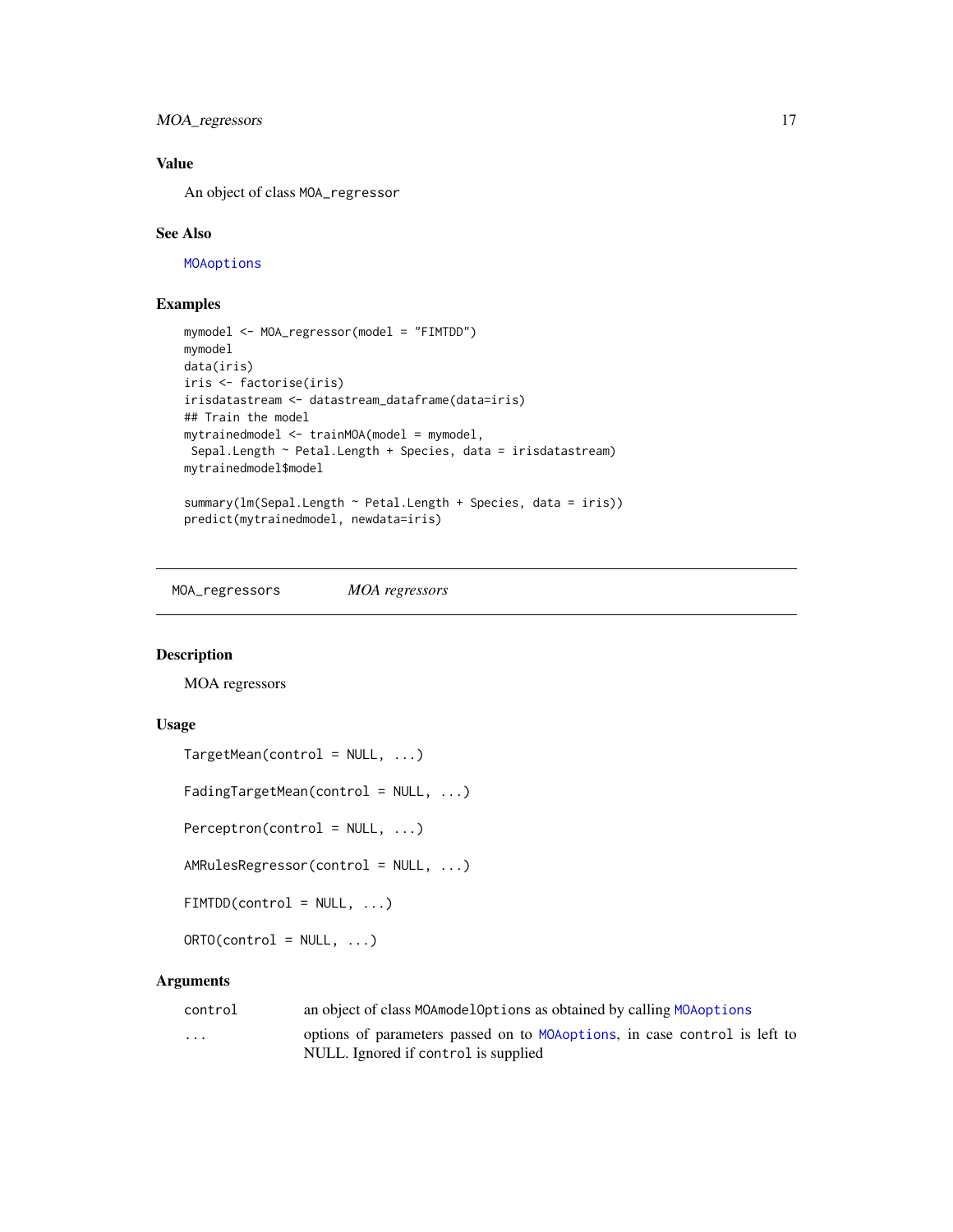# Value

An object of class MOA\_classifier which sets up an untrained MOA model, which can be trained using [trainMOA](#page-21-1)

# See Also

[MOAoptions](#page-7-1), [trainMOA](#page-21-1)

#### Examples

```
ctrl <- MOAoptions(model = "FIMTDD", DoNotDetectChanges = TRUE, noAnomalyDetection=FALSE,
   univariateAnomalyprobabilityThreshold = 0.5, verbosity = 5)
mymodel <- FIMTDD(control=ctrl)
mymodel
mymodel <- FIMTDD(ctrlDoNotDetectChanges = FALSE)
mymodel
```
<span id="page-17-1"></span>predict.MOA\_trainedmodel

*Predict using a MOA classifier, MOA regressor or MOA recommender on a new dataset*

#### Description

Predict using a MOA classifier, MOA regressor or MOA recommender on a new dataset. \ Make sure the new dataset has the same structure and the same levels as get\_points returns on the datastream which was used in trainMOA

#### Usage

```
## S3 method for class 'MOA_trainedmodel'
predict(object, newdata, type = "response",
 transFUN = object$transFUN, na.action = na.fail, ...)
```

| object    | an object of class MOA_trainedmodel, as returned by trainMOA                                                                                                                                                                                                                                          |
|-----------|-------------------------------------------------------------------------------------------------------------------------------------------------------------------------------------------------------------------------------------------------------------------------------------------------------|
| newdata   | a data frame with the same structure and the same levels as used in train MOA for<br>MOA classifier, MOA regressor, a data frame with at least the user/item columns<br>which were used in trainmove when training the MOA recommendation engine                                                      |
| type      | a character string, either 'response' or 'votes'                                                                                                                                                                                                                                                      |
| transFUN  | a function which is used on newdata before applying model. frame. Useful if<br>you want to change the results get_points on the datastream (e.g. for mak-<br>ing sure the factor levels are the same in each chunk of processing, some data<br>cleaning, ). Defaults to transFUN available in object. |
| na.action | passed on to model.frame when constructing the model.matrix from newdata.<br>Defaults to na. fail.                                                                                                                                                                                                    |
|           | other arguments, currently not used yet                                                                                                                                                                                                                                                               |

<span id="page-17-0"></span>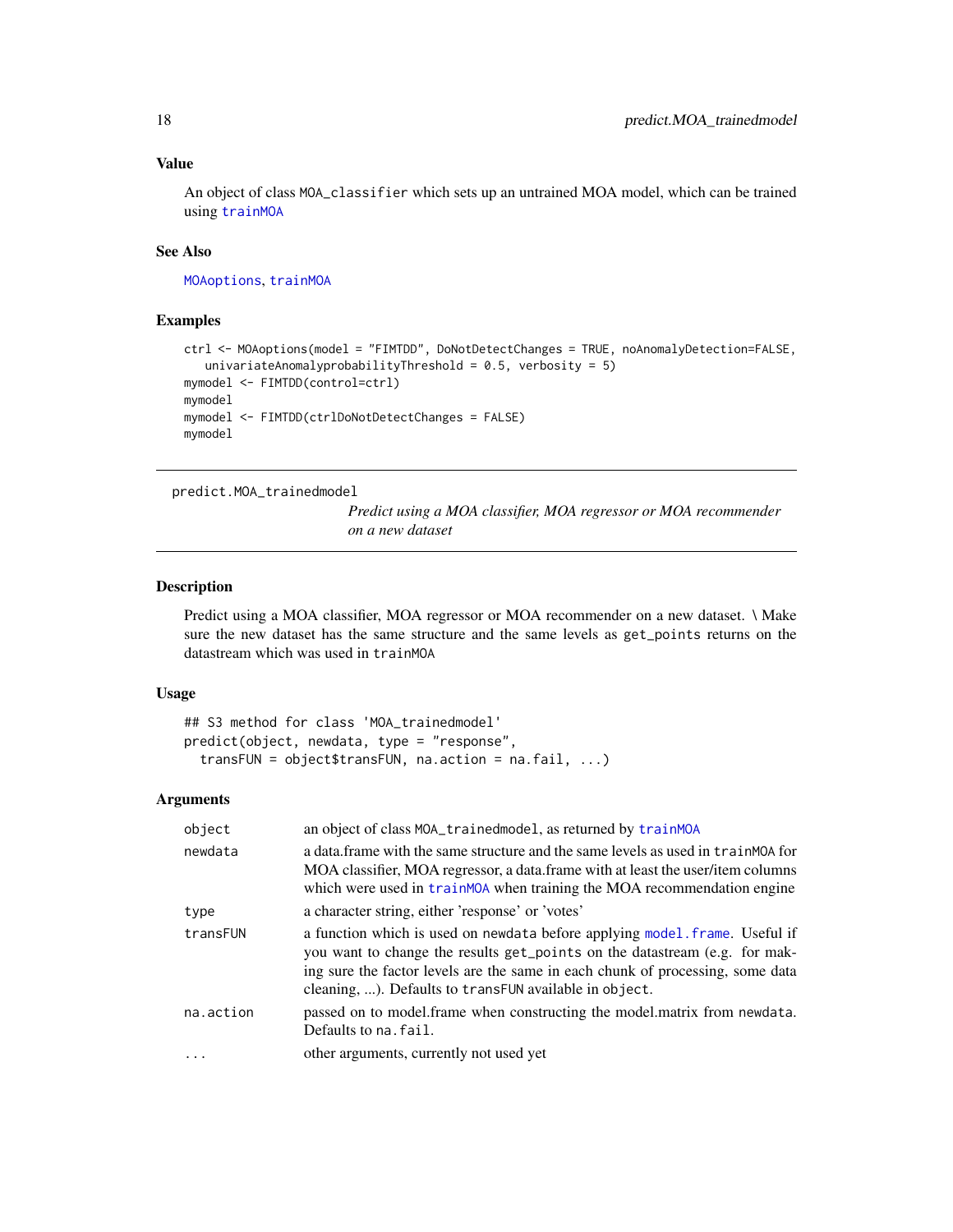# <span id="page-18-0"></span>Value

A matrix of votes or a vector with the predicted class for MOA classifier or MOA regressor. A

#### See Also

[trainMOA](#page-21-1)

```
## Hoeffdingtree
hdt <- HoeffdingTree(numericEstimator = "GaussianNumericAttributeClassObserver")
data(iris)
## Make a training set
iris <- factorise(iris)
traintest <- list()
traintest$trainidx <- sample(nrow(iris), size=nrow(iris)/2)
traintest$trainingset <- iris[traintest$trainidx, ]
traintest$testset <- iris[-traintest$trainidx, ]
irisdatastream <- datastream_dataframe(data=traintest$trainingset)
## Train the model
hdtreetrained <- trainMOA(model = hdt,
 Species ~ Sepal.Length + Sepal.Width + Petal.Length + Petal.Width,
 data = irisdatastream)
## Score the model on the holdoutset
scores <- predict(hdtreetrained,
  newdata=traintest$testset[, c("Sepal.Length","Sepal.Width","Petal.Length","Petal.Width")],
  type="response")
str(scores)
table(scores, traintest$testset$Species)
scores <- predict(hdtreetrained, newdata=traintest$testset, type="votes")
head(scores)
## Prediction based on recommendation engine
require(recommenderlab)
data(MovieLense)
x <- getData.frame(MovieLense)
x$itemid <- as.integer(as.factor(x$item))
x$userid <- as.integer(as.factor(x$user))
x$rating <- as.numeric(x$rating)
x < - head(x, 2000)
movielensestream <- datastream_dataframe(data=x)
movielensestream$get_points(3)
ctrl <- MOAoptions(model = "BRISMFPredictor", features = 10)
brism <- BRISMFPredictor(control=ctrl)
mymodel <- trainMOA(model = brism, rating ~ userid + itemid,
data = movielensestream, chunksize = 1000, trace=TRUE)
overview <- summary(mymodel$model)
str(overview)
```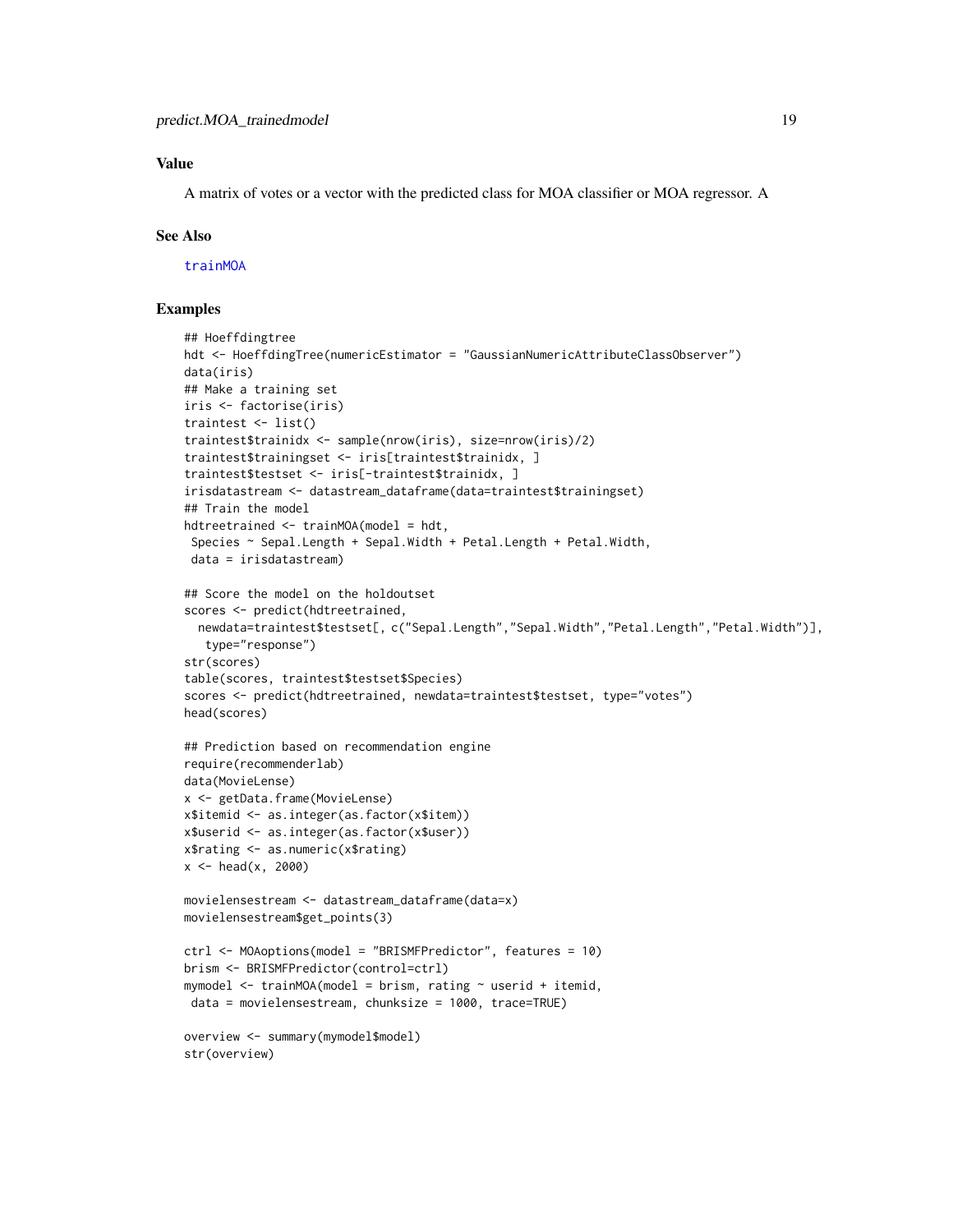```
predict(mymodel, head(x, 10), type = "response")
x <- expand.grid(userid=overview$users[1:10], itemid=overview$items)
predict(mymodel, x, type = "response")
```
summary.MOA\_classifier

*Summary statistics of a MOA classifier*

#### Description

Summary statistics of a MOA classifier

# Usage

## S3 method for class 'MOA\_classifier' summary(object, ...)

#### Arguments

| object  | an object of class MOA_classifier       |
|---------|-----------------------------------------|
| $\cdot$ | other arguments, currently not used yet |

# Value

the form of the return value depends on the type of MOA model

```
hdt <- HoeffdingTree(numericEstimator = "GaussianNumericAttributeClassObserver")
hdt
data(iris)
iris <- factorise(iris)
irisdatastream <- datastream_dataframe(data=iris)
## Train the model
hdtreetrained <- trainMOA(model = hdt,
Species ~ Sepal.Length + Sepal.Width + Petal.Length + Petal.Width,
 data = irisdatastream)
summary(hdtreetrained$model)
```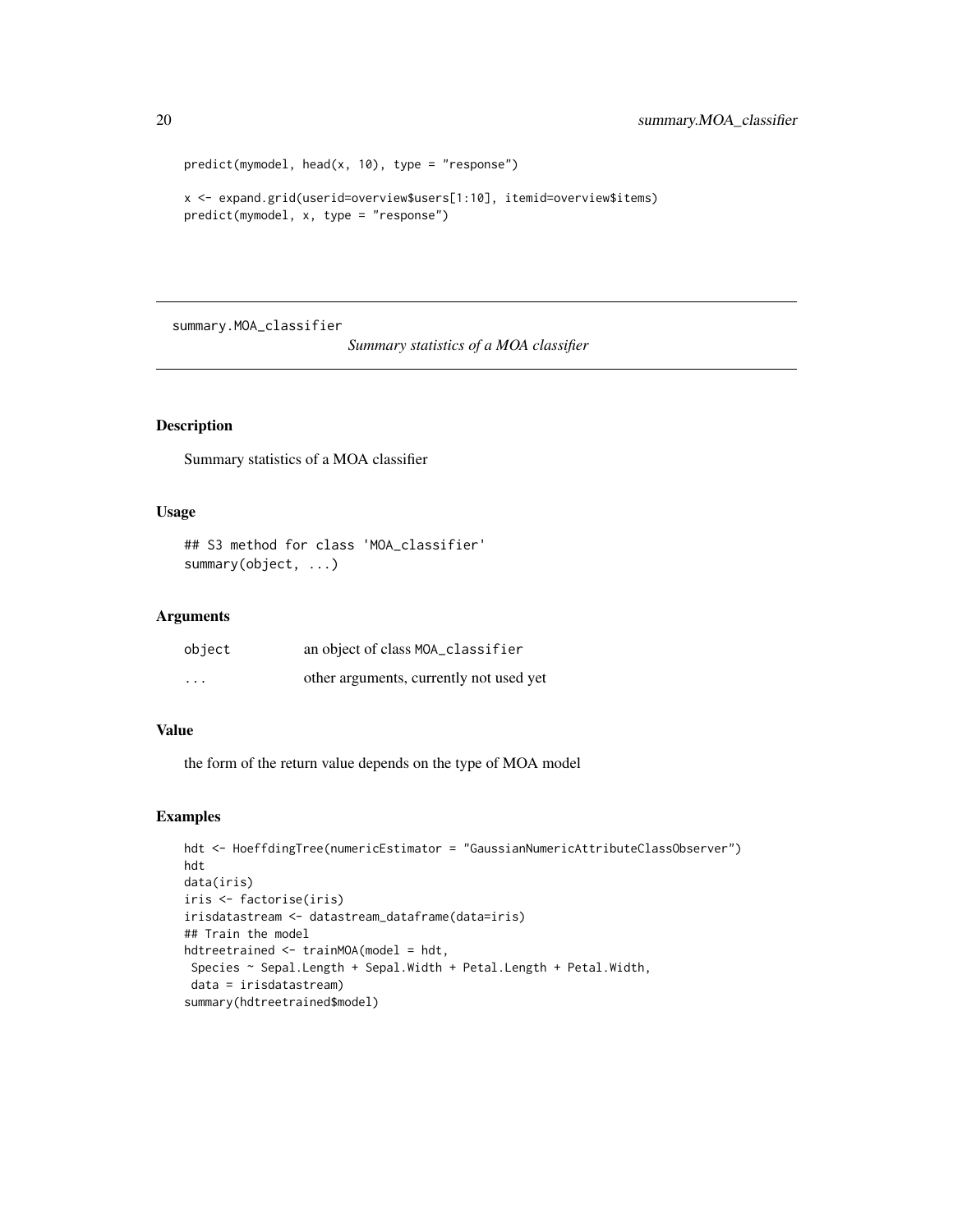<span id="page-20-0"></span>summary.MOA\_recommender

*Summary statistics of a MOA recommender*

#### Description

Summary statistics of a MOA recommender

#### Usage

```
## S3 method for class 'MOA_recommender'
summary(object, ...)
```
#### Arguments

| object   | an object of class MOA_recommender      |
|----------|-----------------------------------------|
| $\cdots$ | other arguments, currently not used yet |

# Value

the form of the return value depends on the type of MOA model

```
require(recommenderlab)
data(MovieLense)
x <- getData.frame(MovieLense)
x$itemid <- as.integer(as.factor(x$item))
x$userid <- as.integer(as.factor(x$user))
x$rating <- as.numeric(x$rating)
x < - head(x, 2000)
movielensestream <- datastream_dataframe(data=x)
movielensestream$get_points(3)
ctrl <- MOAoptions(model = "BRISMFPredictor", features = 10)
brism <- BRISMFPredictor(control=ctrl)
mymodel \leq trainMOA(model = brism, rating \sim userid + itemid,
data = movielensestream, chunksize = 1000, trace=TRUE)
overview <- summary(mymodel$model)
str(overview)
predict(mymodel, head(x, 10), type = "response")
```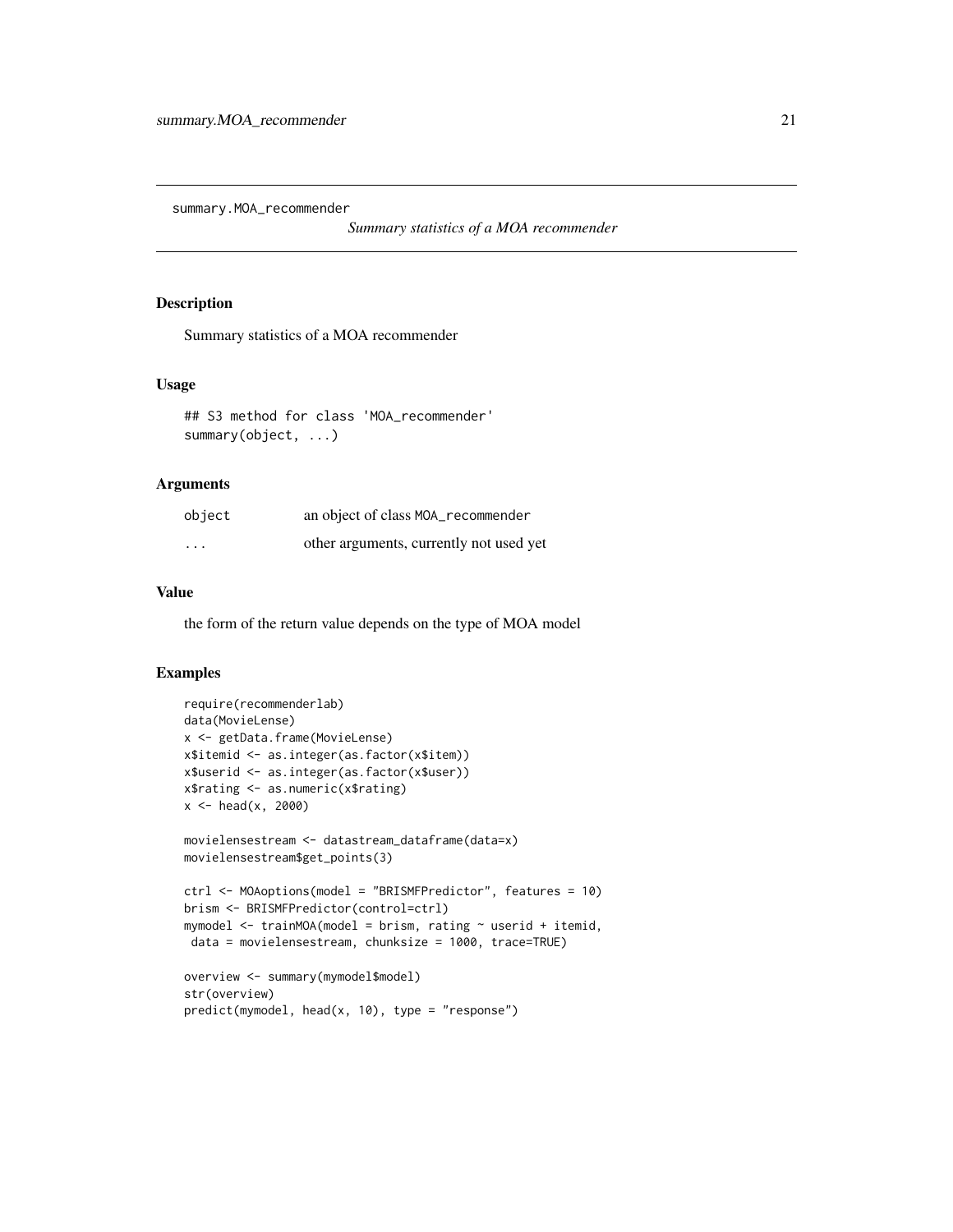<span id="page-21-0"></span>summary.MOA\_regressor *Summary statistics of a MOA regressor*

#### Description

Summary statistics of a MOA regressor

# Usage

```
## S3 method for class 'MOA_regressor'
summary(object, ...)
```
# Arguments

| object                  | an object of class MOA_regressor        |
|-------------------------|-----------------------------------------|
| $\cdot$ $\cdot$ $\cdot$ | other arguments, currently not used yet |

# Value

the form of the return value depends on the type of MOA model

#### Examples

## TODO

<span id="page-21-1"></span>

| trainMOA | Train a MOA classifier/regressor/recommendation engine on a datas- |
|----------|--------------------------------------------------------------------|
|          | tream                                                              |

## Description

Train a MOA classifier/regressor/recommendation engine on a datastream

# Usage

trainMOA(model, ...)

# Arguments

| model    | an object of class MOA_model, as returned by MOA_classifier, MOA_regressor, |
|----------|-----------------------------------------------------------------------------|
|          | MOA recommender                                                             |
| $\cdots$ | other parameters passed on to the methods                                   |

#### Value

An object of class MOA\_trainedmodel which is returned by the methods for the specific model. See [trainMOA.MOA\\_classifier](#page-22-1), [trainMOA.MOA\\_regressor](#page-25-1), [trainMOA.MOA\\_recommender](#page-23-1)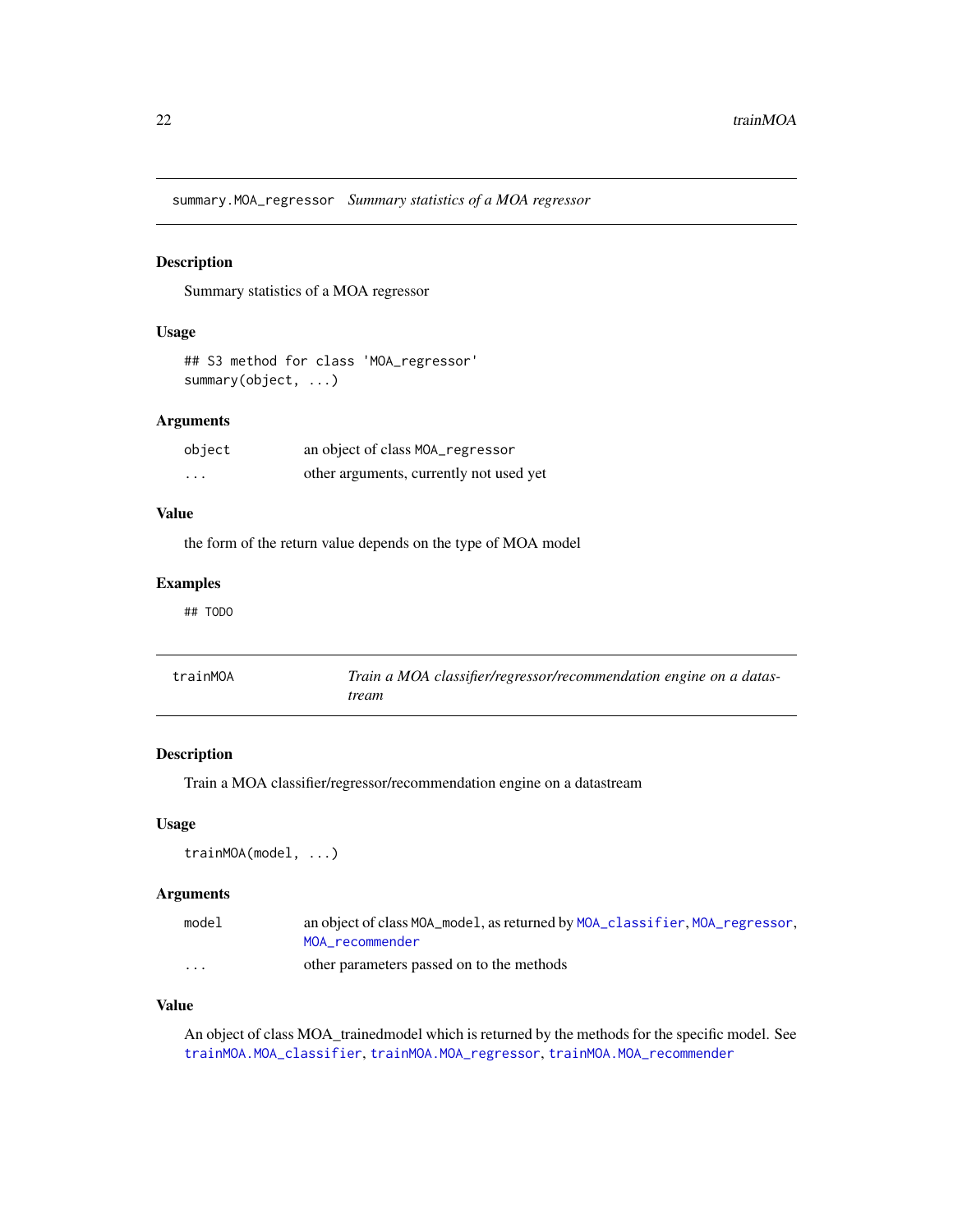# <span id="page-22-0"></span>See Also

[trainMOA.MOA\\_classifier](#page-22-1), [trainMOA.MOA\\_regressor](#page-25-1), [trainMOA.MOA\\_recommender](#page-23-1)

#### <span id="page-22-1"></span>trainMOA.MOA\_classifier

*Train a MOA classifier (e.g. a HoeffdingTree) on a datastream*

# Description

Train a MOA classifier (e.g. a HoeffdingTree) on a datastream

# Usage

```
## S3 method for class 'MOA_classifier'
trainMOA(model, formula, data, subset,
 na.action = na.exclude, transFUN = identity, chunksize = 1000,
  reset = TRUE, trace = FALSE, options = list(max runtime = +Inf), ...
```

| model     | an object of class MOA_model, as returned by MOA_classifier, e.g. a HoeffdingTree                                                                                                                                                                                                                                                         |
|-----------|-------------------------------------------------------------------------------------------------------------------------------------------------------------------------------------------------------------------------------------------------------------------------------------------------------------------------------------------|
| formula   | a symbolic description of the model to be fit.                                                                                                                                                                                                                                                                                            |
| data      | an object of class datastream set up e.g. with datastream_file, datastream_dataframe,<br>datastream_matrix, datastream_ffdf or your own datastream.                                                                                                                                                                                       |
| subset    | an optional vector specifying a subset of observations to be used in the fitting<br>process.                                                                                                                                                                                                                                              |
| na.action | a function which indicates what should happen when the data contain NAs. See<br>model. frame for details. Defaults to na. exclude.                                                                                                                                                                                                        |
| transFUN  | a function which is used after obtaining chunksize number of rows from the<br>data datastream before applying model. frame. Useful if you want to change<br>the results get_points on the datastream (e.g. for making sure the factor levels<br>are the same in each chunk of processing, some data cleaning, ). Defaults to<br>identity. |
| chunksize | the number of rows to obtain from the data datastream in one chunk of model<br>processing. Defaults to 1000. Can be used to speed up things according to the<br>backbone architecture of the datastream.                                                                                                                                  |
| reset     | logical indicating to reset the MOA_classifier so that it forgets what it already<br>has learned. Defaults to TRUE.                                                                                                                                                                                                                       |
| trace     | logical, indicating to show information on how many datastream chunks are<br>already processed as a message.                                                                                                                                                                                                                              |
| options   | a names list of further options. Currently not used.                                                                                                                                                                                                                                                                                      |
| $\cdots$  | other arguments, currently not used yet                                                                                                                                                                                                                                                                                                   |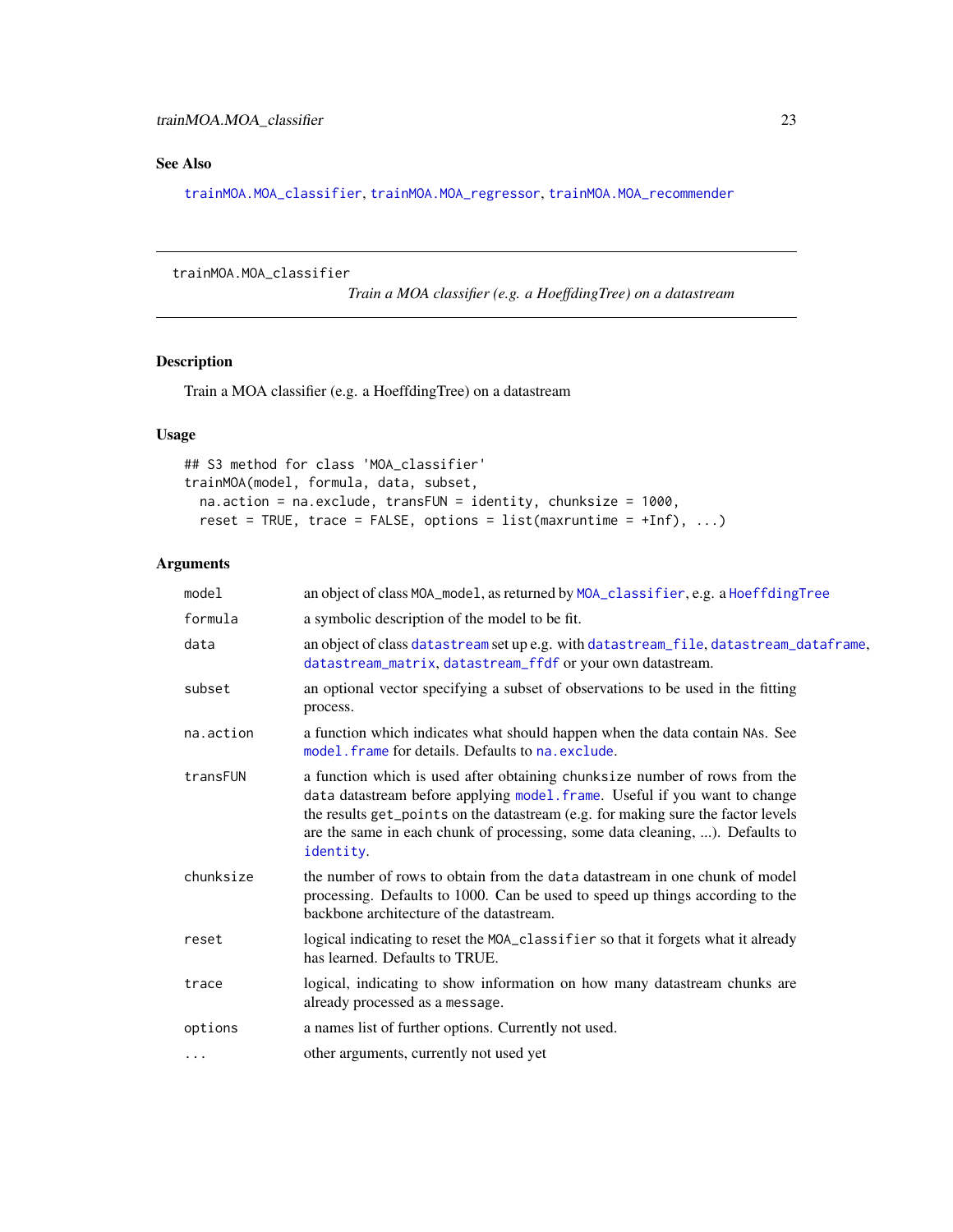# <span id="page-23-0"></span>Value

An object of class MOA\_trainedmodel which is a list with elements

- model: the updated supplied model object of class MOA\_classifier
- call: the matched call
- na.action: the value of na.action
- terms: the terms in the model
- transFUN: the transFUN argument

# See Also

```
MOA_classifier, datastream_file, datastream_dataframe, datastream_matrix, datastream_ffdf,
datastream, predict.MOA_trainedmodel
```
#### Examples

```
hdt <- HoeffdingTree(numericEstimator = "GaussianNumericAttributeClassObserver")
hdt
data(iris)
iris <- factorise(iris)
irisdatastream <- datastream_dataframe(data=iris)
irisdatastream$get_points(3)
mymodel <- trainMOA(model = hdt, Species ~ Sepal.Length + Sepal.Width + Petal.Length,
data = irisdatastream, chunksize = 10)
mymodel$model
irisdatastream$reset()
mymodel <- trainMOA(model = hdt,
 Species ~ Sepal.Length + Sepal.Width + Petal.Length + Petal.Length^2,
 data = irisdatastream, chunksize = 10, reset=TRUE, trace=TRUE)
mymodel$model
```
<span id="page-23-1"></span>trainMOA.MOA\_recommender

*Train a MOA recommender (e.g. a BRISMFPredictor) on a datastream*

#### Description

Train a MOA recommender (e.g. a BRISMFPredictor) on a datastream

#### Usage

```
## S3 method for class 'MOA_recommender'
trainMOA(model, formula, data, subset,
  na.action = na.exclude, transFUN = identity, chunksize = 1000,
  trace = FALSE, options = list(maxruntime = +Inf), \ldots)
```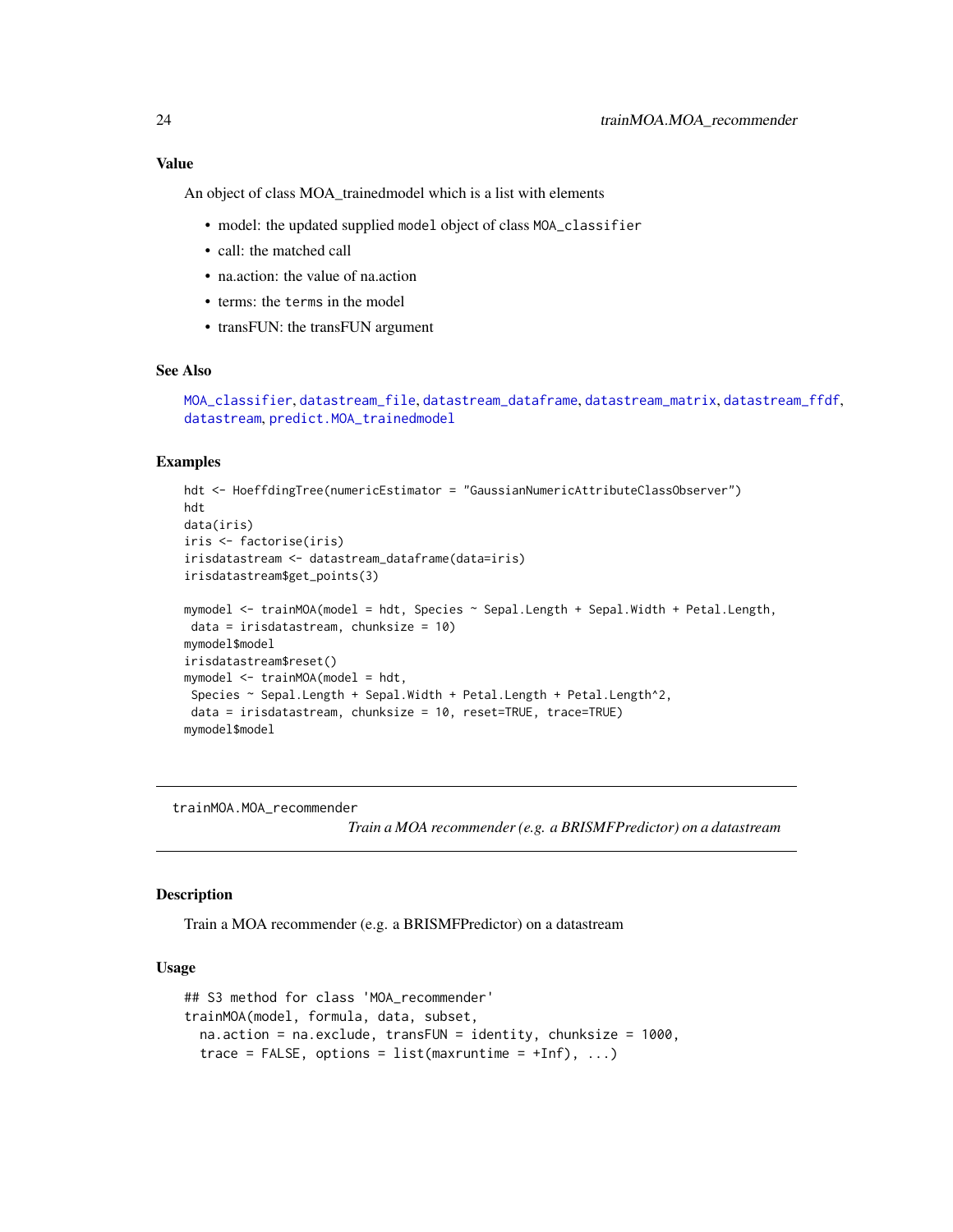#### <span id="page-24-0"></span>Arguments

| model     | an object of class MOA_model, as returned by MOA_recommender, e.g. a BRISMFPredictor                                                                                                                                                                                                                                                      |
|-----------|-------------------------------------------------------------------------------------------------------------------------------------------------------------------------------------------------------------------------------------------------------------------------------------------------------------------------------------------|
| formula   | a symbolic description of the model to be fit. This should be of the form rating $\sim$<br>userid + itemid, in that sequence. These should be columns in the data, where<br>userid and itemid are integers and rating is numeric.                                                                                                         |
| data      | an object of class datastream set up e.g. with datastream_file, datastream_dataframe,<br>datastream_matrix, datastream_ffdf or your own datastream.                                                                                                                                                                                       |
| subset    | an optional vector specifying a subset of observations to be used in the fitting<br>process.                                                                                                                                                                                                                                              |
| na.action | a function which indicates what should happen when the data contain NAs. See<br>model, frame for details. Defaults to na, exclude.                                                                                                                                                                                                        |
| transFUN  | a function which is used after obtaining chunksize number of rows from the<br>data datastream before applying model. frame. Useful if you want to change<br>the results get_points on the datastream (e.g. for making sure the factor levels<br>are the same in each chunk of processing, some data cleaning, ). Defaults to<br>identity. |
| chunksize | the number of rows to obtain from the data datastream in one chunk of model<br>processing. Defaults to 1000. Can be used to speed up things according to the<br>backbone architecture of the datastream.                                                                                                                                  |
| trace     | logical, indicating to show information on how many datastream chunks are<br>already processed as a message.                                                                                                                                                                                                                              |
| options   | a names list of further options. Currently not used.                                                                                                                                                                                                                                                                                      |
| $\cdots$  | other arguments, currently not used yet                                                                                                                                                                                                                                                                                                   |

#### Value

An object of class MOA\_trainedmodel which is a list with elements

- model: the updated supplied model object of class MOA\_recommender
- call: the matched call
- na.action: the value of na.action
- terms: the terms in the model
- transFUN: the transFUN argument

# See Also

[MOA\\_recommender](#page-14-1), [datastream\\_file](#page-4-1), [datastream\\_dataframe](#page-2-1), [datastream\\_matrix](#page-5-1), [datastream\\_ffdf](#page-3-1), [datastream](#page-1-1), [predict.MOA\\_trainedmodel](#page-17-1)

```
require(recommenderlab)
data(MovieLense)
x <- getData.frame(MovieLense)
x$itemid <- as.integer(as.factor(x$item))
```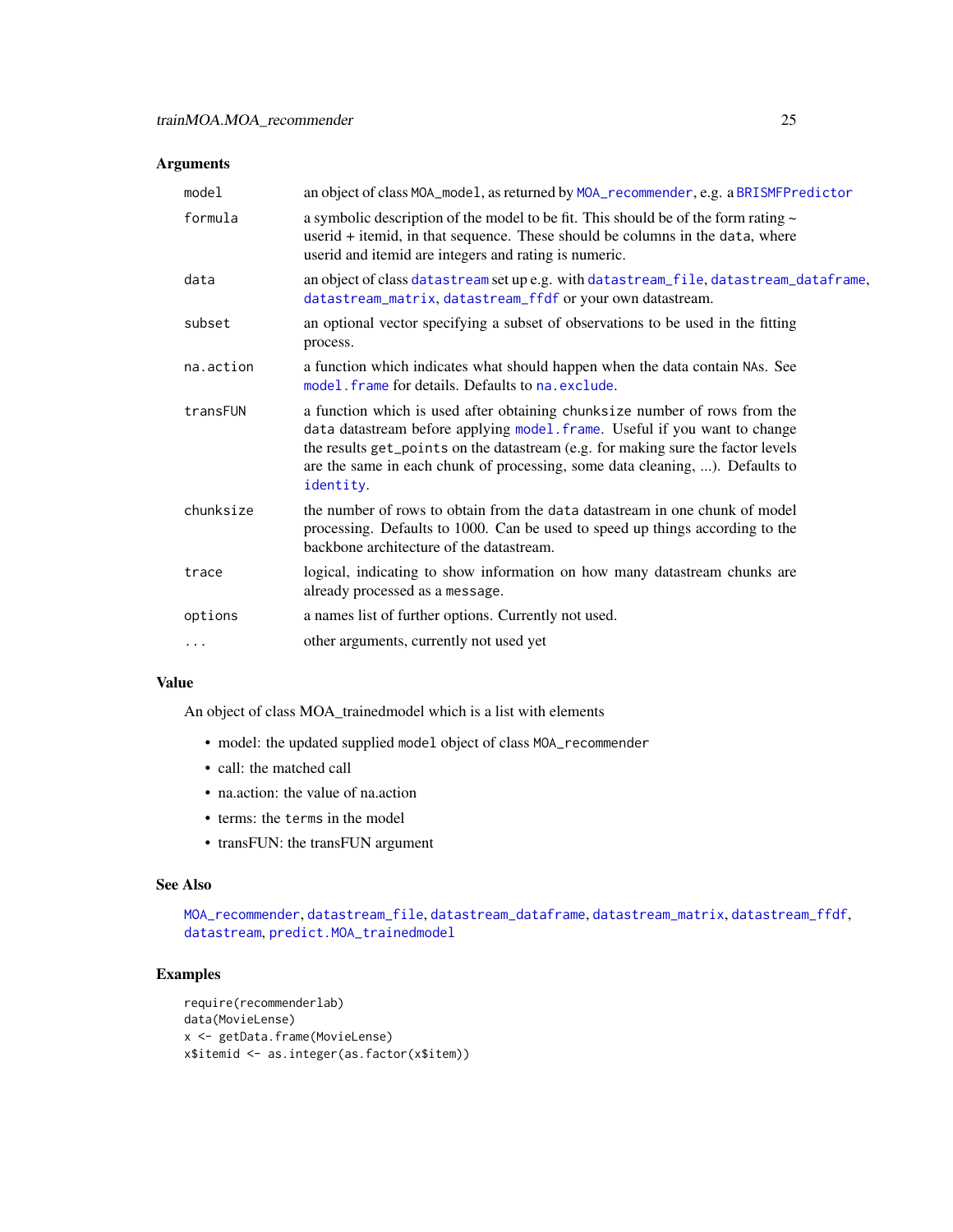```
x$userid <- as.integer(as.factor(x$user))
x$rating <- as.numeric(x$rating)
x < - head(x, 5000)
movielensestream <- datastream_dataframe(data=x)
movielensestream$get_points(3)
ctrl <- MOAoptions(model = "BRISMFPredictor", features = 10)
brism <- BRISMFPredictor(control=ctrl)
mymodel <- trainMOA(model = brism, rating ~ userid + itemid,
data = movielensestream, chunksize = 1000, trace=TRUE)
summary(mymodel$model)
```

```
trainMOA.MOA_regressor
```

```
Train a MOA regressor (e.g. a FIMTDD) on a datastream
```
# Description

Train a MOA regressor (e.g. a FIMTDD) on a datastream

# Usage

```
## S3 method for class 'MOA_regressor'
trainMOA(model, formula, data, subset,
 na.action = na.exclude, transFUN = identity, chunksize = 1000,
 reset = TRUE, trace = FALSE, options = list(max runtime = +Inf), ...
```

| model     | an object of class MOA_mode1, as returned by MOA_regressor, e.g. a FIMTDD                                                                                                                                                                                                                                                                 |
|-----------|-------------------------------------------------------------------------------------------------------------------------------------------------------------------------------------------------------------------------------------------------------------------------------------------------------------------------------------------|
| formula   | a symbolic description of the model to be fit.                                                                                                                                                                                                                                                                                            |
| data      | an object of class datastream set up e.g. with datastream_file, datastream_dataframe,<br>datastream_matrix, datastream_ffdf or your own datastream.                                                                                                                                                                                       |
| subset    | an optional vector specifying a subset of observations to be used in the fitting<br>process.                                                                                                                                                                                                                                              |
| na.action | a function which indicates what should happen when the data contain NAS. See<br>model. frame for details. Defaults to na. exclude.                                                                                                                                                                                                        |
| transFUN  | a function which is used after obtaining chunksize number of rows from the<br>data datastream before applying model. frame. Useful if you want to change<br>the results get_points on the datastream (e.g. for making sure the factor levels<br>are the same in each chunk of processing, some data cleaning, ). Defaults to<br>identity. |
| chunksize | the number of rows to obtain from the data datastream in one chunk of model<br>processing. Defaults to 1000. Can be used to speed up things according to the<br>backbone architecture of the datastream.                                                                                                                                  |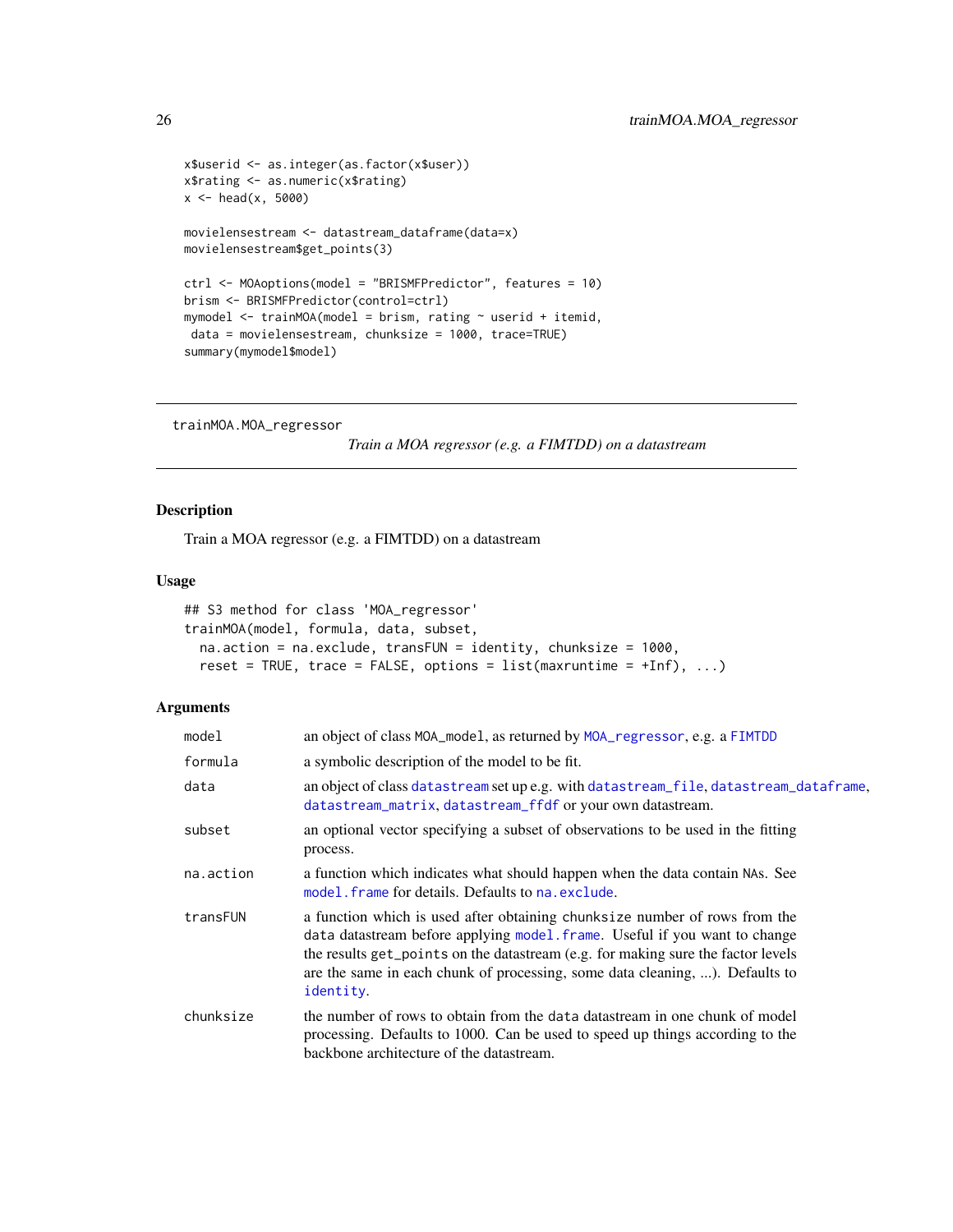# <span id="page-26-0"></span>trainMOA.MOA\_regressor 27

| reset   | logical indicating to reset the MOA_regressor so that it forgets what it already<br>has learned. Defaults to TRUE. |
|---------|--------------------------------------------------------------------------------------------------------------------|
| trace   | logical, indicating to show information on how many datastream chunks are<br>already processed as a message.       |
| options | a names list of further options. Currently not used.                                                               |
| .       | other arguments, currently not used yet                                                                            |

# Value

An object of class MOA\_trainedmodel which is a list with elements

- model: the updated supplied model object of class MOA\_regressor
- call: the matched call
- na.action: the value of na.action
- terms: the terms in the model
- transFUN: the transFUN argument

#### See Also

```
MOA_regressor, datastream_file, datastream_dataframe, datastream_matrix, datastream_ffdf,
datastream, predict.MOA_trainedmodel
```

```
mymodel <- MOA_regressor(model = "FIMTDD")
mymodel
data(iris)
iris <- factorise(iris)
irisdatastream <- datastream_dataframe(data=iris)
irisdatastream$get_points(3)
## Train the model
mytrainedmodel <- trainMOA(model = mymodel,
Sepal.Length ~ Petal.Length + Species, data = irisdatastream)
mytrainedmodel$model
irisdatastream$reset()
mytrainedmodel <- trainMOA(model = mytrainedmodel$model,
 Sepal.Length ~ Petal.Length + Species, data = irisdatastream,
 chunksize = 10, reset=FALSE, trace=TRUE)
mytrainedmodel$model
```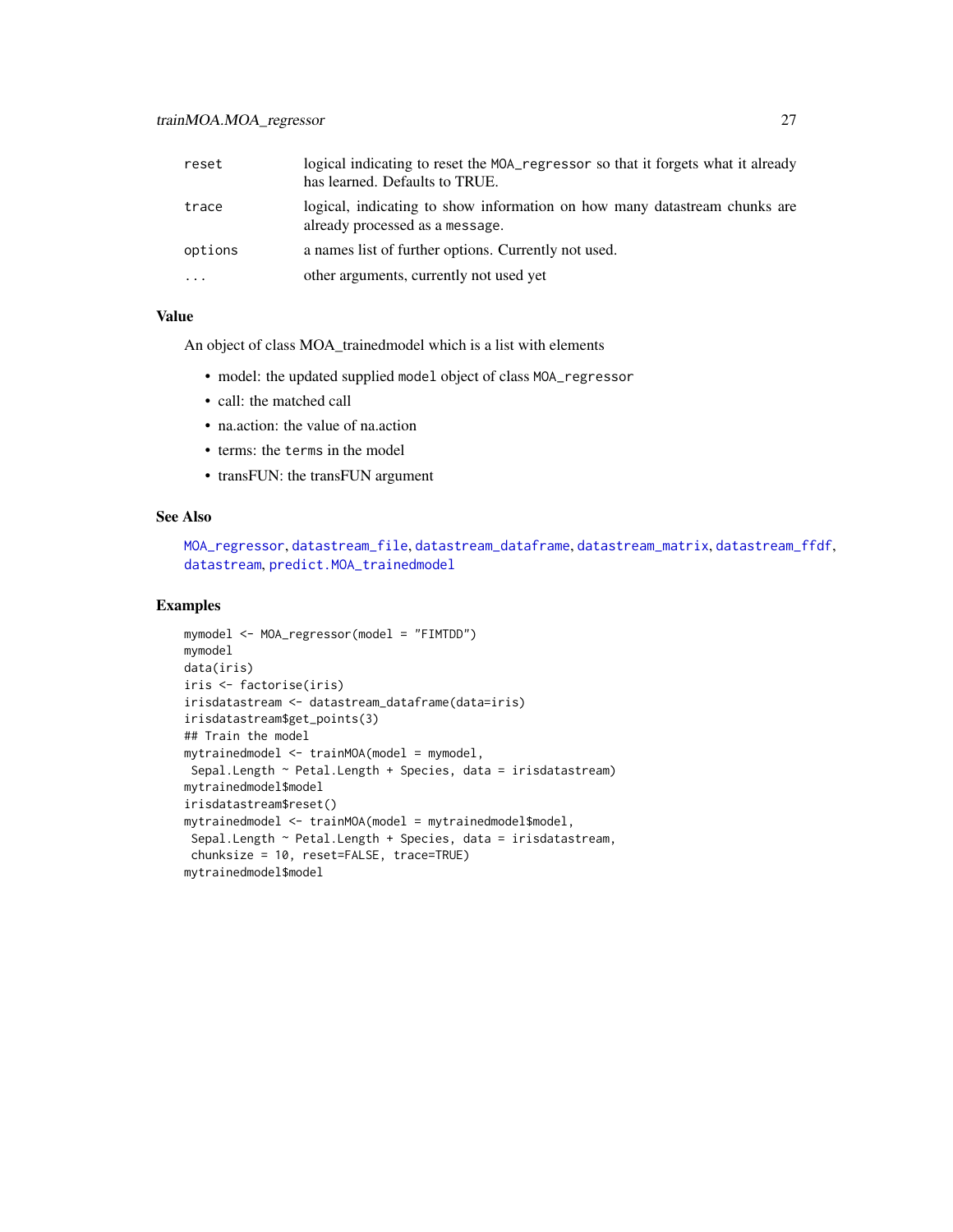# <span id="page-27-0"></span>**Index**

```
AccuracyUpdatedEnsemble
        (MOA_classification_ensemblelearning),
        11
AccuracyWeightedEnsemble
        (MOA_classification_ensemblelearning),
FadingTargetMean (MOA_regressors), 17
        11
ActiveClassifier
        (MOA_classification_activelearning),
        10
ADACC
        (MOA_classification_ensemblelearning),
HoeffdingOptionTree
        11
AdaHoeffdingOptionTree
        (MOA_classification_trees), 13
AMRulesRegressor (MOA_regressors), 17
ASHoeffdingTree
        (MOA_classification_trees), 13
BaselinePredictor
        (MOA_recommendation_engines),
        15
BRISMFPredictor, 25
BRISMFPredictor
        (MOA_recommendation_engines),
        15
DACC
        (MOA_classification_ensemblelearning),
MOA_classification_bayes, 11
        11
datastream, 2, 3–7, 23–27
datastream_csv (datastream_file), 5
datastream_csv2 (datastream_file), 5
datastream_dataframe, 2, 3, 23–27
datastream_delim (datastream_file), 5
datastream_delim2 (datastream_file), 5
datastream_ffdf, 2, 4, 23–27
datastream_file, 2, 3, 5, 23–27
datastream_matrix, 2, 6, 23–27
datastream_table (datastream_file), 5
                                                DecisionStump
                                                        (MOA_classification_trees), 13
                                                factorise, 7
                                                FIMTDD, 26
                                                FIMTDD (MOA_regressors), 17
                                                HoeffdingAdaptiveTree
                                                        (MOA_classification_trees), 13
                                                        (MOA_classification_trees), 13
                                                HoeffdingTree, 23
                                                HoeffdingTree
                                                        (MOA_classification_trees), 13
                                                identity, 23, 25, 26
                                                LeveragingBag
                                                        (MOA_classification_ensemblelearning),
                                                        11
                                                LimAttClassifier
                                                        (MOA_classification_ensemblelearning),
                                                        11
                                                LimAttHoeffdingTree
                                                        (MOA_classification_trees), 13
                                                MOA_classification_activelearning, 10
                                                MOA_classification_ensemblelearning,
                                                        11
                                                MOA_classification_trees, 13
                                                MOA_classifier, 14, 22–24
                                                MOA_recommendation_engines, 15
                                                MOA_recommender, 15, 22, 25
                                                MOA_regressor, 16, 22, 26, 27
                                                MOA_regressors, 17
                                                MOAattributes, 8
                                                MOAoptions, 8, 10–18
                                                model.frame, 18, 23, 25, 26
```